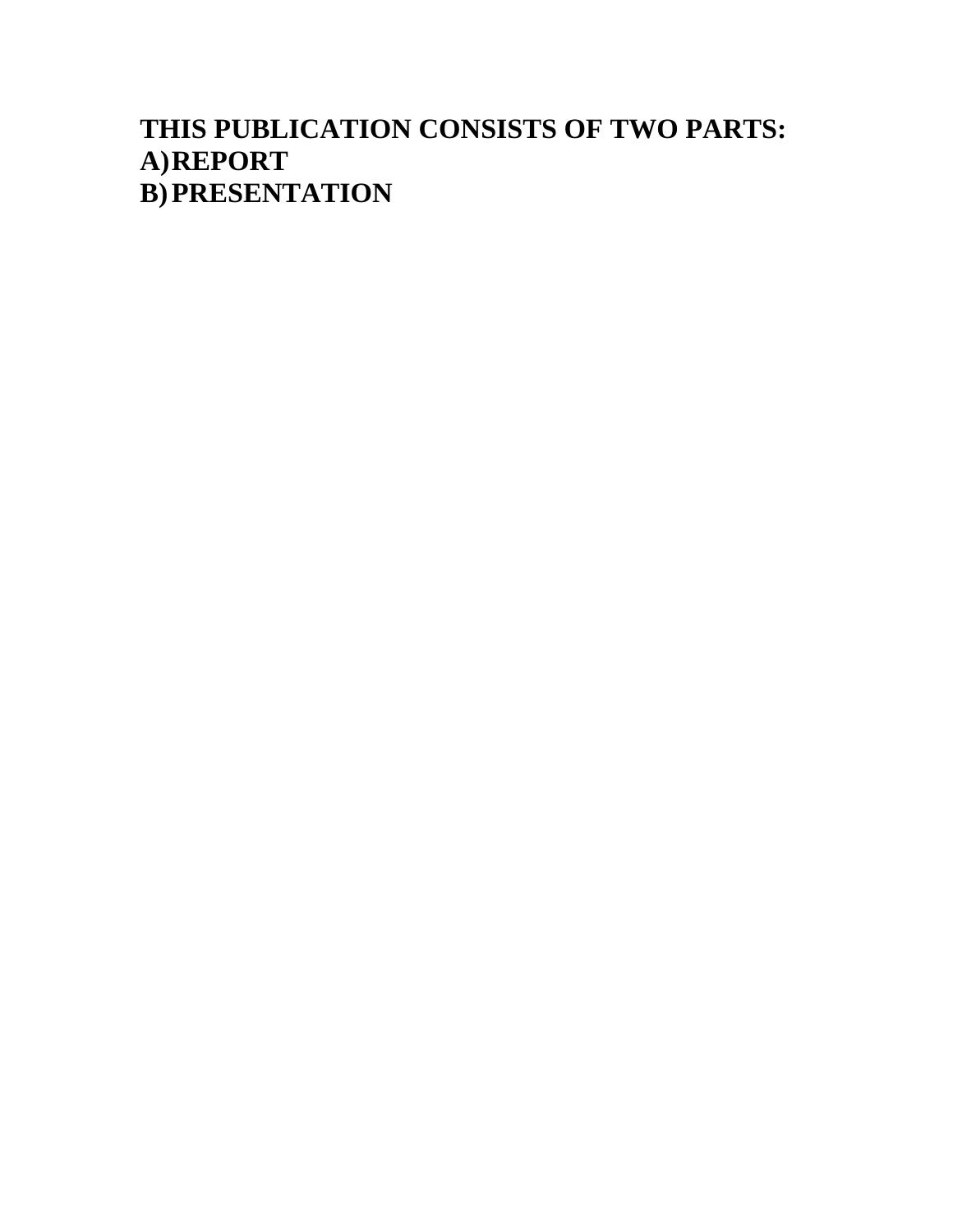# **Information Security Legislation**

# *Comments on circulating drafts*

Jennifer Bayuk Chair, SIA Information Security Subcommittee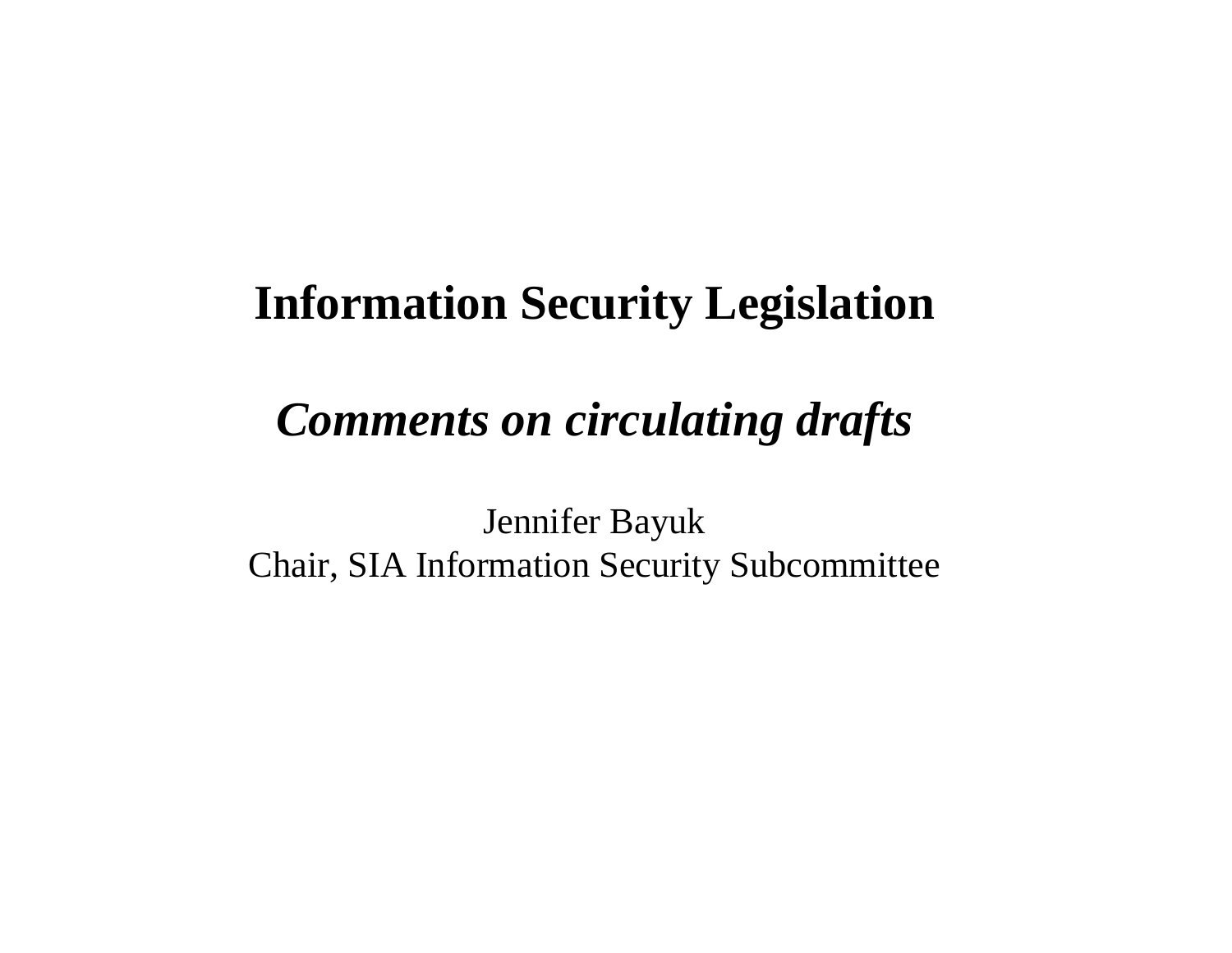### **Information Security Technology Legislation as seen by a financial industry information security officer.....**

### **1. Introduction**

Concerns about identity theft have motivated a plethora of legislation directed at safeguarding information. Information security professionals are often requested to comment on these proposals. Rather than comment on any one proposal, this paper will review the objectives of any such legislation and survey the issues to be considered in meeting those objectives.

Information security is a safeguard against information theft. However, there is no universally accepted definition of *information theft*. Information must be shared in order for it to be processed. *Information communication* is the act of transferring data between individuals. A definition of information theft must cover cases where people legitimately have access to the information they have stolen and also cases where they do not. An example of a case where initial access is legitimate is the case of the Help Desk clerk. That person must have access to names and account numbers in order to perform a job function. However, the personal information shared with the help desk clerk is not intended to be a transfer of possession. An example where initial access is not legitimate is the commonly cited example of an Internet hacker stealing credit card databases.

In this paper, the term *information theft* will refer to the transfer of information to an individual that is not specifically authorized to possess that information via processes adopted by the information owner. This definition presupposes a clear *information owner* and *readily identifiable*, *transparent processes* by which information is processed in conformance with the wishes of the information owner. Any audit of compliance with existing legislation (e.g. GLBA, Sarbanes Oxley) must assume that these terms can be clarified. However, there is presently a gap between generally accepted information systems control guidelines and auditable standards which to support this clarification. This gap has led legislatures to lose focus on the information dissemination issue and instead propose technology measures to be used to control information processing. This paper proposes clarification that would make legislation concerning information theft a straightforward prospect. It also discusses why various technology-based proposals for closing the gap are off target.

### **2. Landscape**

Figure 1 provides an illustration of the opportunities for data theft in electronic form. In the first column, labeled, "Criminals target," the "Security Assessment Confidence Level," is meant to indicate, for each type of electronic storage, how likely data is to be targeted by criminals. These assessments accurately reflect the general opinion of qualified information security professionals. The second column is a factual statement on the typical level of Internet-accessibility associated with the given type of data storage mechanism.

It is generally thought safe to assume that criminal threat likelihoods increase as data becomes more Internet-accessible. However, Figure 1 illustrates that simply the fact that a data is accessible from the Internet does not determine the likelihood that data will be a criminal target. It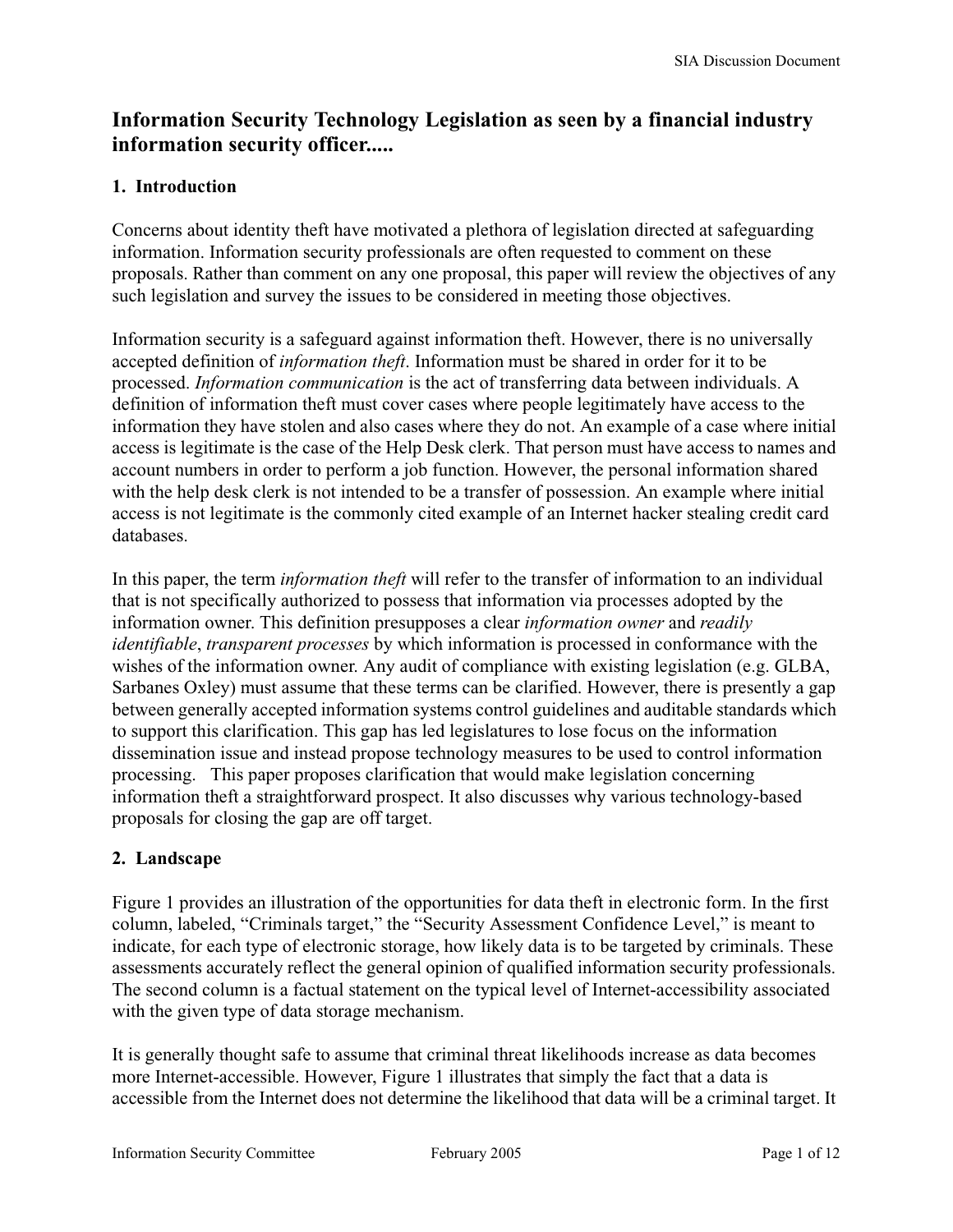| Figure 1:                           | Security Assessment Confidence Level<br>(High, Medium, Low,None): |                         |  |
|-------------------------------------|-------------------------------------------------------------------|-------------------------|--|
| Data can be<br>stolen:              | Criminals<br>target:                                              | Internet<br>Accessible: |  |
| In transit                          |                                                                   |                         |  |
| From media                          |                                                                   |                         |  |
| <b>From hand-helds</b>              |                                                                   |                         |  |
| From desktops                       |                                                                   |                         |  |
| <b>From Servers</b>                 |                                                                   |                         |  |
| via financial industry applications |                                                                   |                         |  |
| via retail applications             |                                                                   |                         |  |
| via financial industry oper systems |                                                                   |                         |  |
| via retail operating systems        |                                                                   |                         |  |

varies with the format of the data, because the data format can sometimes determine whether the criminal act is likely to succeed.

For example, Internet network transmissions are of course readily accessible via the Internet. However, most criminals do not have direct access to network transmission devices outside of their own neighborhood. The level of technical sophistication it takes to overcome this obstacle makes network transmission in general a low probability target. The data that is in transit on the Internet is of course Internet-accessible. However, it only appears on the path between two systems at the time they are communicating. To rely on transit interception as a method of stealing identity data, a criminal has to be in the right place at the right time. He or she would also have to reconstruct the data from the transmission stream. Although it is possible to do this with unlimited time and computing resources, targeting data in transit is not the easiest way to steal identity data.

In the judgement of most information systems security professionals, criminals are much more likely to directly target identity data in situations where the data is static than where it is timedependent. Yet the existence of static data is also not the sole defining factor in whether criminals will target it. Were this type of accessibility the only factor in gauging the likelihood of data left, there would be far more attention to identity information on storage media, where storage media usually refers to backup tapes. However, tapes and other such media are routinely kept in offsite storage facilities that are not connected to the Internet. So the likelihood that they are Internet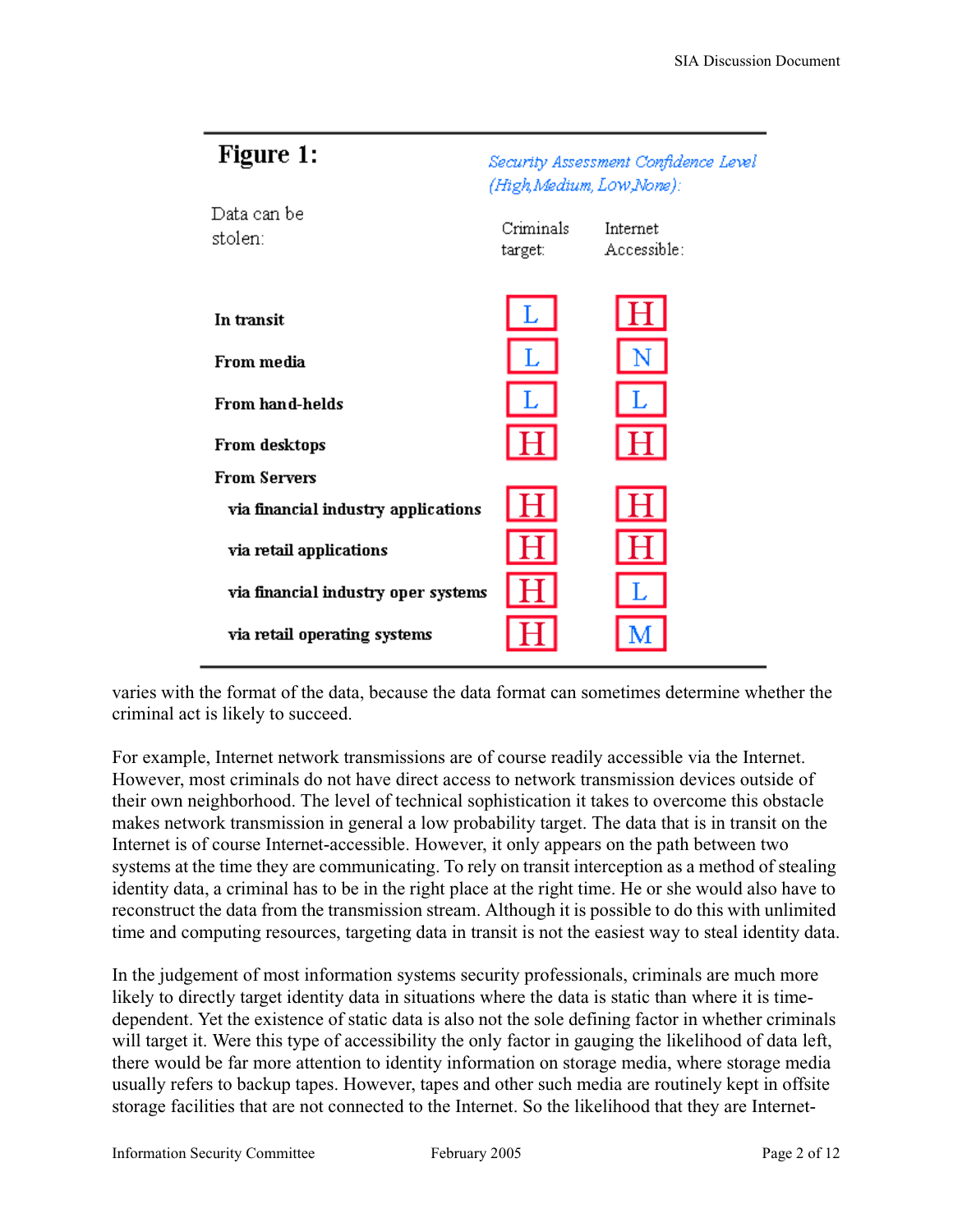accessible is none. The format of data on these tapes usually makes it difficult to read with inexpensive off-the-shelf or free software. Criminals are also seen as more likely to steal data where they can easily access the software used to read it than where they cannot. In addition, to find the one tape that contains current identity information in a storage warehouse would require considerable insider knowledge of both the computing environment in which the tape was made and the computing environment of the storage service provider. Moreover, a criminal would also need physical access to the storage facility to steal the storage media. Therefore, the probability that criminals will target storage media looking for identity information is normally assessed as low.

Similarly, hand-helds are not normally targets because of the physical access and readability requirements. This of course applies to hand-helds only to the extent that they are stand-alone and not configured to be directly accessed via wireless networks. Where they are network-connected, there is no logical difference between the hand-held and a desktop. However, two practical differences make the hand-held less of a target. One is that large quantities of personal identity information is not normally stored on hand-helds. Names and phone numbers aside, it is atypical for businesses to implement processes where by customer account numbers combined with personal information are stored on hand-helds. The other difference is that hand-helds are not consistently on the network, in which case the ability to steal data from them becomes timedependent.

Desktops, by contrast, meet both aspects of the high risk profile. They are normally connected to the Internet and there are plenty of programs available with which to read desktop data. Companies that provide data over the Internet must also provide software with which consumers read data, and this makes company servers high criminal targets as well. The terms by which to distinguish the operation of data-serving software from the operation of the machine upon which it resides are *application* and *operating system*, respectively. The combined term *application server* often refers to a machine dedicated to the processing of application data such as a Retail Shopping Cart application. Application servers require data-reading methods to be readily available in order to be of service to the average consumer. This makes them more of a criminal target. Operating systems are also high criminal targets even though they are less likely to be Internet-accessible than application systems. This is because they are likely to have access to data from multiple types of applications within a company.

The "Server" rows in Figure 1 list servers in the retail and financial industries separately to illustrate that criminals target not only financial industry applications and servers, but also retail industry applications and servers. Personal identity information is equally likely to be available in both types of applications. Operating system servers in the both industries are usually surrounded by firewalls that prevent direct Internet accessibility. It is widely recognized among information security professionals that the financial industry in general has better controls than most other industries, retail included, so financial industry servers are listed as less Internet-accessible than retail ones. Nevertheless, as operating systems in both of these industries are known to contain significant quantities of identity data, both are likely to be targeted by identity thieves.

Figure 1 frames the information theft problem as primarily one of protecting data on desktops, applications, and servers from being criminal targets. The problem solution must also include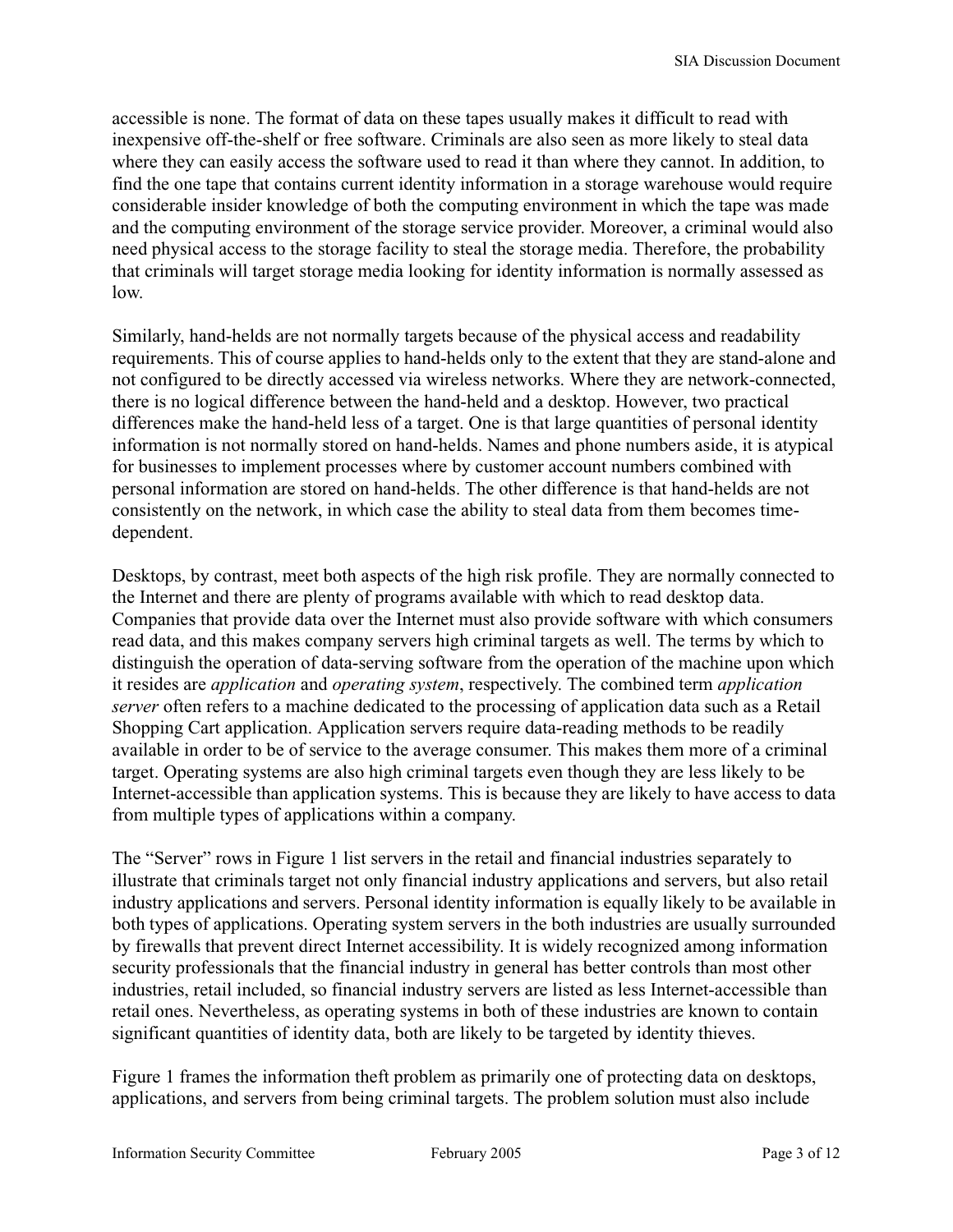protective measures against the time and place network transmission attack. But in the face of exponentially growing numbers of Internet attacks on personal identity, electronic protection mechanisms on storage media or hand-held devices should be a secondary consideration.

### **3. Draft Legislative Technology Measures**

Of the legislation that is focused on technology, by far the most common type of information security legislation calls for encryption or biometrics to prevent theft of data.

### **Encryption**

Encryption is a reliably effective method of preventing data theft in cases where the algorithm is very strong, the key is unguessable, or the key changes with a frequency that renders decryption processes too expensive and/or time-consuming to derive much benefit from even a successful theft attempt. Encryption is an effective method of protecting data in network transmissions because the algorithms used for transmission are usually reasonably strong and they usually use hard-to-guess keys that change frequently. Encryption can also be reliably effective for preventing theft of data from media and hand-helds. The wide variety of strong algorithms available to encrypt data on these devices make the algorithm itself hard to guess, and, to decrypt the data, one must also guess the key. The requirements for an exploit of encrypted data on media and handhelds include knowing the algorithm, physical access to the device, and correctly guessing the key. The combination renders the overall probably of exploit fairly low.

However, the probability of an exploit rises as the physical barrier and key change frequency decrease. Theft of encrypted data sitting on a desktop connected to the Internet does not require the serendipity of physical access or the cracking of time-sensitive keys. Thus, it is more probable assume an exploit of encrypted data on desktops than an exploit of encrypted data on network, media, or hand-helds. But given that a desktop will usually allow theft of only one individual's data, the likelihood that desktop encryption would deter theft of desktop data is still substantial.

Data encrypted on servers, by contrast, is more likely to be targeted. Like desktops, servers may be connected to the Internet, and if they store data encrypted, it is likely to be unlocked with a static key. Servers are likely to store identity data of many people rather than that of only a single individual. When an Internet user accesses their own personal data on a web page, they are accessing a server that is "serving" their data. Operating systems on servers perform this function by "hosting" application software that makes data available via the Internet.

The application server versus operating system differentiation yields a slightly lower probability of theft for encrypted data from operating systems than from applications. Usually, applications will encrypt identity data for Internet network transmission. Yet the data must be decrypted on receipt in order to be useful. Hence, even if application servers did store data encrypted, the fact that the application functions by making data available for display and manipulation requires the server to have decryption algorithms and keys readily available or to distribute them to desktops.

The above discussion of encryption explains the ratings in the third column of Figure 2. The last three columns in Figure 2 compare the data storage types of Figure 1 with respect to the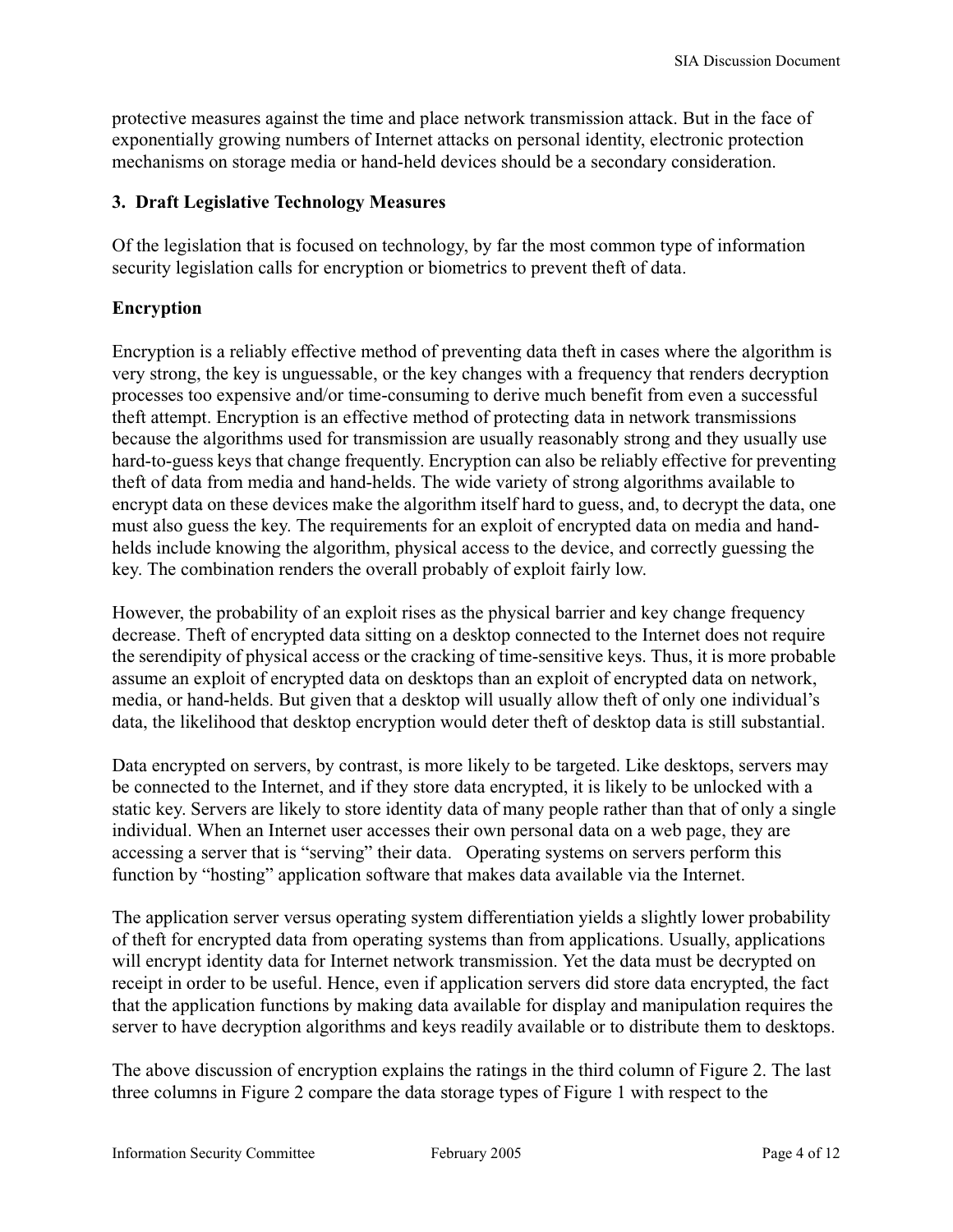judgement of an informed information security professional as to the likelihood of the data protection mechanism in the column heading to successfully prevent theft of information from that type of data storage. Encryption alone will reduce likelihood of theft in network

| Figure 2:                           |                               |             |                                                        | Security Assessment Confidence Level (High Medium, Low None):                |                                                                         |
|-------------------------------------|-------------------------------|-------------|--------------------------------------------------------|------------------------------------------------------------------------------|-------------------------------------------------------------------------|
| Data can be<br>stolen:              | Criminals Internet<br>target: | Accessible: | Encryption<br>alone can<br>reduce theft<br>likelihood: | Industry standard<br>authentication<br>alone can reduce<br>theft likelihood: | Biometric<br>authentication<br>alone can<br>reduce theft<br>likelihood: |
| In transit                          | L                             | H           | н                                                      |                                                                              |                                                                         |
| From media                          | L                             | N           | н                                                      |                                                                              |                                                                         |
| From hand-helds                     | L                             |             | н                                                      | L                                                                            |                                                                         |
| From desktops                       | Н                             | н           | М                                                      | L                                                                            |                                                                         |
| <b>From Servers</b>                 |                               |             |                                                        |                                                                              |                                                                         |
| via financial industry applications | H                             | Н           | N                                                      | м                                                                            | $\mathbf{M}$                                                            |
| via retail applications             |                               | Н           | N                                                      | м                                                                            | М                                                                       |
| via financial industry oper systems | н                             |             |                                                        | Н                                                                            | Н                                                                       |
| via retail operating systems        |                               | М           |                                                        | н                                                                            | Н                                                                       |

transmission, media, and hand-helds. It is somewhat less likely to deter consumer desktop accessibility because consumers tend not to choose very hard keys with which to encrypt and most algorithms used for desktop encryption are readily available. Nevertheless, the existence of encryption on a desktop will reduce the probability that it will be targeted. Encryption is not at all likely to reduce theft of application data as thieves will use the same methods authorized users use to get to the data. It is somewhat more likely to protect operating system data. But because the data must be used by the business, the encryption algorithms and keys are still likely to be as accessible to a criminal as the encrypted data itself.

All this means that a data thief would not be likely to attack the stored encrypted data as a means of stealing information, but to try instead to impersonate an authorized system user. Different types of thefts via user impersonation, like different type of thefts via decryption attempts, have different probabilities of exploit. For example, a single desktop on the Internet may have a low probability of being penetrated for theft of identity data. If a user were to encrypt the disk as well, encryption may be a sufficient deterrent to send the criminal somewhere else. However, if key choices are left to end users, they are easy, and also often stashed in places where the user can easily find them. In which case, a computer hacker impersonating the user can guess or find them. This reduces the decryption attack to an attack on the user login.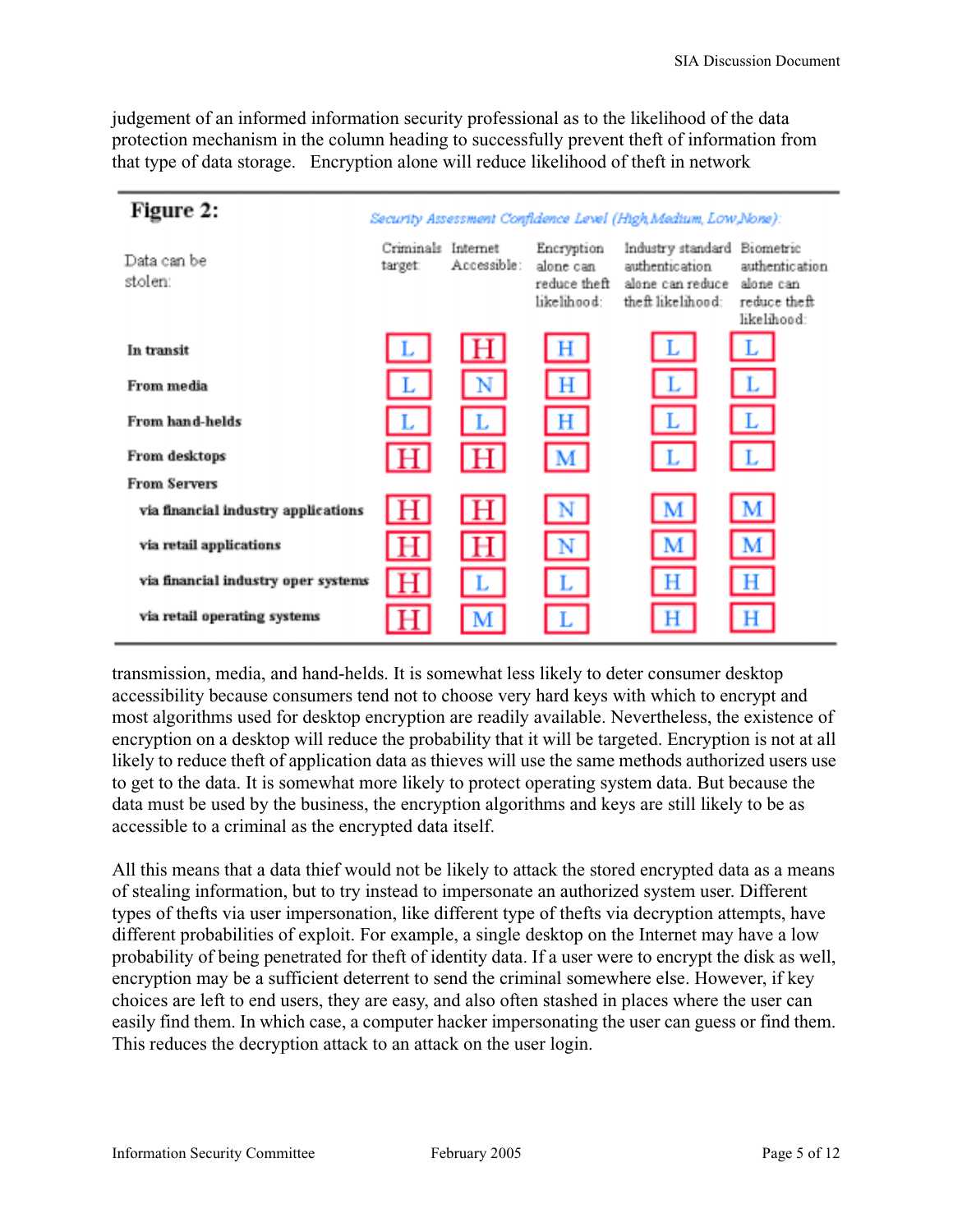### **Authentication**

The tendency for hackers to pursue impersonation is most likely the motivation for draft legislation requiring biometrics to be used as a login mechanism. The formal information security term for a computer user that is logged in is "authenticated user." Authentication refers to the process by which a user is determined by an application or operating system to correspond to a given *identity*. The term for the user name, or login, that someone uses when accessing a computer is *identity*. A valid user name by itself *identifies* the user to the computer as a person that is allowed to have access. However, not until the user enters some information that corresponds to the user name and can be used to *validate* the identity is the person assumed by the data-serving application to be that user. The process of validating the user identity is called *authentication*. The most common form of authentication is a password.

Various proponents of other forms of authentication claim that hand-held devices that have passwords that change every few seconds, various forms of biometrics, and/or digital certificates provide authentication mechanisms superior to passwords and thus should replace passwords as authentication. A oft-repeated phrase in information security training is, "What you know, What you have, and What you are." What you know commonly refers to a password. What you have commonly refers to a digital certificate or a hand-held authentication device. What you are commonly refers to a biometric. The lesson assumes that this is a hierarchy. This training material encourages a student to memorize two assumptions:

- A password can be given away by two people knowing it, but something you have cannot easily be shared. A digital certificate cannot be memorized, and a hand-held token, if given away, disables the valid user.
- A valid and sufficiently complex biometric reading that matches a computer record of the same person's previous recorded valid and sufficiently complex biometric reading provides a high level of assurance that the person from whom the reading is taken is the same person from whom the matching reading was taken.

Unfortunately, neither of these assumptions as stated correspond to the reality implemented by today's information security technology offerings. Digital certificates can be stolen and copied. Hand-held are often lost and must be replaced. The inconvenience has led vendors to allow workarounds such as "soft tokens" that allow the hand-held authentication algorithm to be imitated by a desktop computer. Biometric devices often break and sometimes are purposely programmed to take insufficiently complex readings due to performance considerations. Both technologies are subject to spoofing by technically sophisticated hackers. Biometrics often has false positive and false negative readings because the matching algorithms employed are often based on heuristics. Difficulties with both technologies have led many application support groups to operationalize "bypass" utilities that allow a help desk user to assist an end user in gaining access. A hacker attempting user impersonation is not likely to be deterred from the effort by not possessing a token or fingerprint.

Whichever method of authentication is used, it can accomplish only so much toward protection of data. The fourth column in Figure 2 is meant to demonstrate that authentication is only one component of protection against theft of identity data. Authentication is only a preventive access control when it is required for access. It is not a control against reading data on network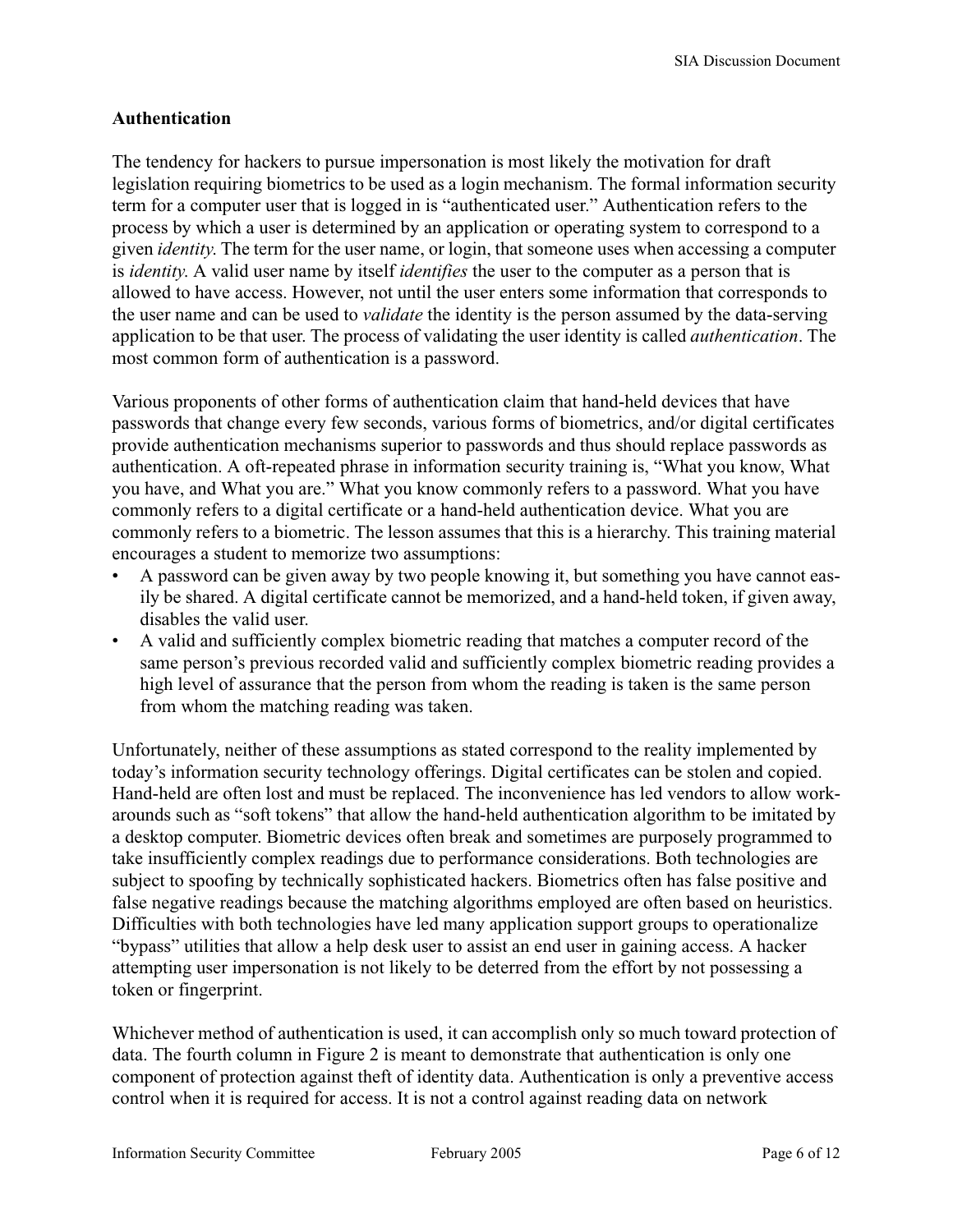transmissions via shared cable networks. It provides no control against reading data directly off of physically stolen hard drives or media. Most importantly, impersonation is not the only recourse for hackers who attack desktops and servers. Features of desktop, application, and operating system software often provide data extraction mechanisms that do not require a user to login. Sometimes these features are intended by software vendors and knowingly coded by developers. Call these unauthenticated features. Sometimes they are intended by software vendors, but not intended by the information system owner. Call these unauthorized features. Sometimes they are unintended by either the software developer or the end user. Only in the third case are they formally classified as vulnerabilities.

Figure 2 rates operating systems with authentication at a higher security confidence level than applications with the same authentication because operating system software usually has a large community of users that routinely test security configuration. Applications, by contrast, are usually specific to one business, and there is a high level of inherent risk involved in designing custom Internet applications. Hence, only at the server operating system level is it widely recognized among security professionals that tightly integrated strong authentication provides an adequate level of control. The fifth column of Figure 2 is meant to illustrate that all technology that today allows users to bypass existing authentication mechanisms also apply to authentication mechanisms that utilize biometrics.

Financial applications generally also provide tight integration of access control with data serving software. However, access to data through applications is not controlled by the login processes that rely on authentication. Rather, they are controlled by application code that determines which data a user with a given identity is allowed to access. The login provides only the identity. The application then determines which data to serve to the user based on the identity. For example, if a user logs into a bank site and the bank determines that the user holds three accounts at that bank, the user will be able to use the application to access data of all three accounts. Banks manage the mapping of user identity to account data via a process called *authorization*. Authorization itself relies a form of data, the data that maps a user to the data he or she is entitled to access. The map itself is often referred to as an *entitlement*. Because authentication processes happen only on login, both unauthenticated features and vulnerabilities are often the result of poorly programmed authorizations and entitlements.

The reason why entitlement authorization is required over and above authentication is because of the way most application software works. Application software generally has access to a database that includes all user data, not just the data of the logged-in user. Applications must be programmed to check entitlements in order to decide which data to deliver to the user screen. A term for the process by which an authenticated user can request and receive data for which he or she has not been specifically entitled is called a *loophole*. Loopholes can be intentionally malicious vulnerabilities programmed into application code by rogue programmers or they can exist by accident. They can exist accidentally due to some unknown operating system or third party software functionality. They can exist accidentally due to vulnerabilities in operating system or third party software. Only in the last case can loopholes be closed by *patching,* another technology that sometimes catches the legislative eye. Loopholes can and often do exist due to simple errors in application programming that fail to restrict data access according to entitlements. In this case, they exist accidentally due to inadequate testing of security features.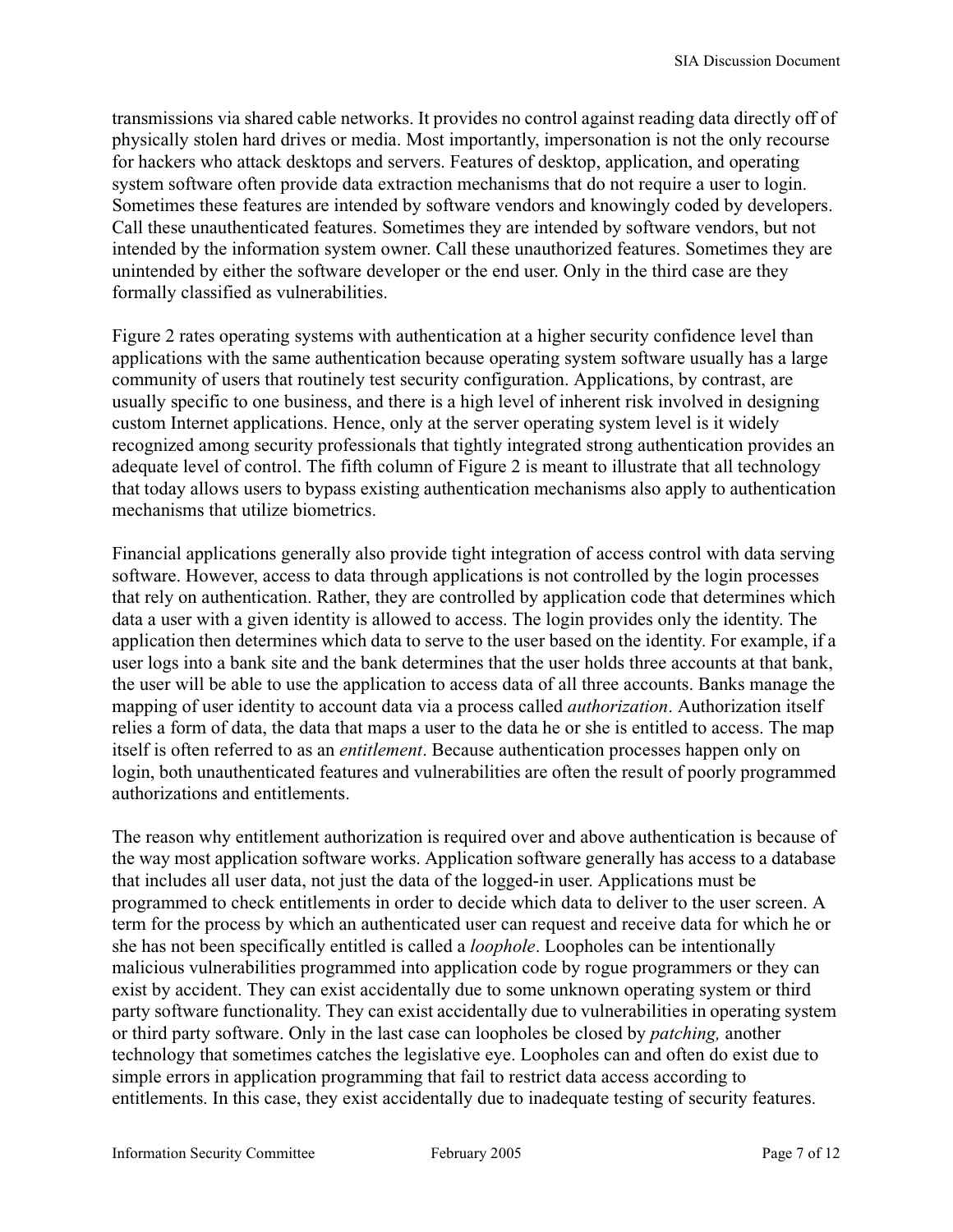Application software is usually so customized that no amount of security software or patching is likely to completely control the problem. In addition, programmers may not fully understand the real-world use of the application and may, as a result, omit critical security functionality.

The conclusion to be drawn from Figure 2 is that desktops and applications should not be assumed to require authentication to access data. These technologies rarely require authentication when first delivered by vendors. Information system owners must configure their systems to be secure. In fact, consumer desktops have so many unauthorized features designed to let advertisers and vendors read and manipulate home computers that even when consumers try to set their desktops to require authentication, they still have no control against malware and data theft. Sophisticated information technology departments will identify and disable unauthenticated and unauthorized features prior to storing data on operating systems. However, not all information technology departments are that sophisticated and not all software running on operating systems maintains the level of access control that an information technology group expects.

### **4. Financial Industry Concerns**

Recent information security draft legislation has specified not only the type of security controls that should be in place, some versions also specify that the financial industry should implement those controls. Were the financial industry to be the only industry required to implement technology controls against theft of identity data, the level of risk areas addressed by the legislation would be that depicted in Figure 3. Figure 3 extends Figure 2 to show just what control

| Figure 3:<br>Security Assessment Confidence Level (High Medium, Low None): |                               |                                    |                                                        |                                                                              |                                                                         |  |  |
|----------------------------------------------------------------------------|-------------------------------|------------------------------------|--------------------------------------------------------|------------------------------------------------------------------------------|-------------------------------------------------------------------------|--|--|
| Financial<br>Data can be,<br>firms<br>stolen:<br>have<br>control           | Criminals Internet<br>target: | Accessible:                        | Encryption<br>alone can<br>reduce theft<br>likelihood: | Industry standard<br>authentication<br>alone can reduce<br>theft likelihood: | Biometric<br>authentication<br>alone can<br>reduce theft<br>likelihood: |  |  |
| In transit<br>over:                                                        | $\cdot$ L                     | н                                  | H                                                      | ΙL                                                                           | $\overline{\mathbf{L}}$                                                 |  |  |
| From media                                                                 | $\mathbf{L}$                  | N                                  | Η                                                      | L                                                                            | L                                                                       |  |  |
| Only with<br>From hand-helds<br>respect to                                 |                               |                                    | Н                                                      | L                                                                            | IL.                                                                     |  |  |
| those systems<br>From desktops<br>owned by                                 | Н                             | H                                  | $\mathbf{M}$                                           | l L-                                                                         | l L                                                                     |  |  |
| financial firms<br><b>From Servers</b>                                     |                               |                                    |                                                        |                                                                              |                                                                         |  |  |
| via financial industry applications                                        |                               | $\langle \hat{\mathrm{H}} \rangle$ | N                                                      | M                                                                            | $\mathbf{M}$                                                            |  |  |
| via retail applications                                                    | н                             | l H I                              | N                                                      | M                                                                            | IМ                                                                      |  |  |
| via financial industry oper systems                                        | ĦΙ                            |                                    |                                                        | н                                                                            | н                                                                       |  |  |
| via retail operating systems                                               |                               |                                    |                                                        | Η                                                                            | н                                                                       |  |  |

the financial industry is able to exercise over the data protection process. The uncircled high risk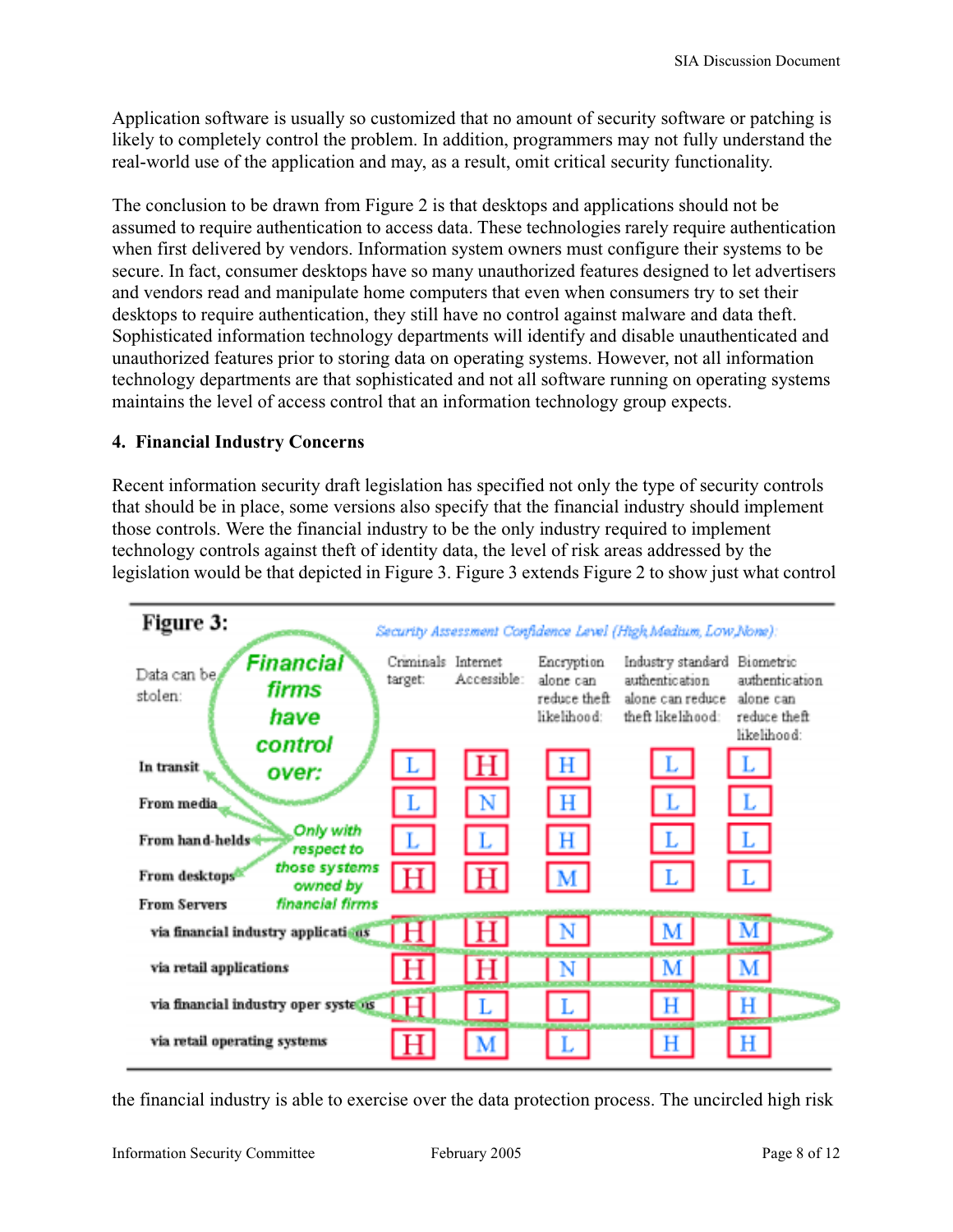areas would remain fertile ground for identity information theft. Were legislation with respect to information security to apply only to financial firms, it is unlikely to have any effect on the rate of identity theft.

The financial industry does not control security measures on desktops and hand-helds. The financial industry is one data steward, but it is not the only steward of identity data. Information stewards can only control data to the extent they can be said to possess it. Any requirements set by a bank or securities firm for securing consumer devices would be unenforceable. Similarly with applications and operating systems run by retailers. Contractual requirements and frequent audits can provide due diligence but can never provide assurance that security measures are faithfully adhered. An auditor is by necessity an independent outsider and will never be able to ascertain that all backdoors are plugged. In the areas where the financial industry does have control, it is not likely that encryption or biometrics legislation will lessen the overall likelihood of data theft. In the case of encryption, the likelihood that it will reduce risk is low. In the case of authentication, in the vast majority of financial institutions, reliable authentication is already being done. Criminals that bypass current authentication mechanisms will also be able to bypass biometric ones.

### **5. Gaps**

Technology for protecting network transmissions from theft of identity data is not the subject of legislation. Nevertheless, nearly all financial and retail Internet services protect network transmission from theft using encryption. This came about because of the technology standards for browsers and web services. When the financial industry took to the Internet, it quickly recognized that the Internet Service Provider that carried its data out to the public was in the right place at the right time to view all the personal data. The easiest way to implement security for network transmission happened to be encryption. So encrypting data on the wire was one of the first generally accepted security controls. Because the financial industry educated their clients to see the lack of network encryption as a privacy concern, encryption of data in transit has become standard even in the retail industry. When auditors confirming compliance with GLBA look to verify that data is protected from theft during transmission, they view the implemented standard and no more legislation is needed. This is a exemplary case of industry creating its own standards without need of legislation.

Figure 4 shows where similar requirements exist at the desktop and server levels as these are also identified as either highly Internet-accessible or likely targets. But because concepts such as authentication, authorization, and entitlement are more custom and complex, these requirements have not yet been universally recognized as basic prerequisites for secure commerce. The numbers in the list of recommendations that follow correspond to the circled areas of concern.

- 1. It should be illegal to provision consumer desktops with software that can be exploited to run unauthorized programs.
- 2. Operating systems that serve personal data should never be Internet-accessible or publicly accessible (as may be in a non-Internet case making use of dial-up lines). Personal data should only be publicly accessible via applications that identify, authenticate, and specifically authorize end users via entitlements.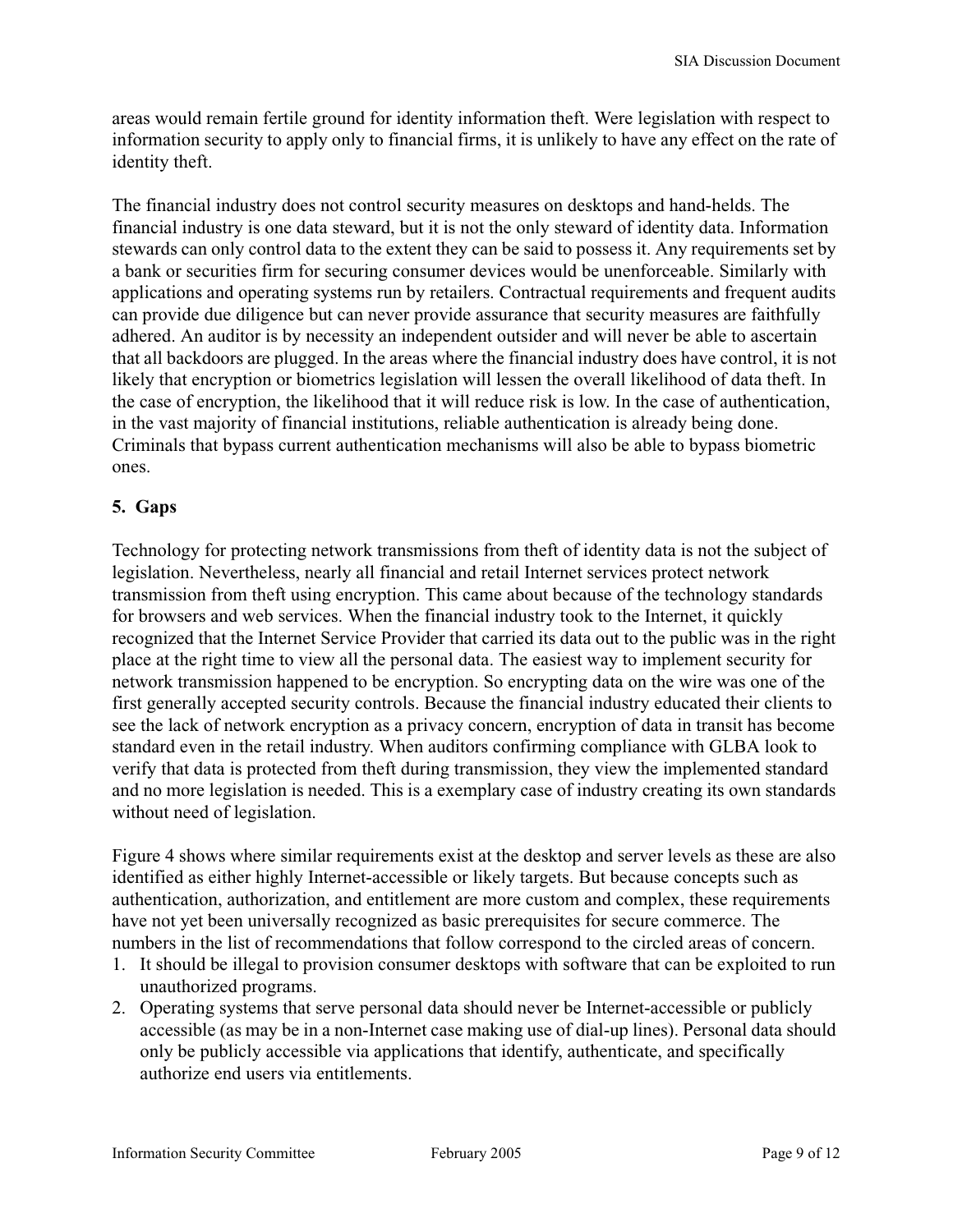

- 3. Where an individual allows personal information processing by an information steward, the information steward should be required to have a well-defined and auditable process for authorizing access that allows no default access and identifies the necessity for providing access to authorized individuals.
- 4. All providers of applications that use personal information on the Internet should be required to focus on secure coding practices. Legislation should require due diligence of the Sarbanes Oxley variety to ensure management accountability.

Legislation targeted at preventing identify theft could also benefit from a basic clarification of terms. Most drafts are currently unclear on the issue of who owns identity information. Once information is passed from consumer to company, there seem to be two likely candidates for the designation of information owner with respect to identity information. The candidates are the person identified by the information and the organization that collected the information. Yet, in practical terms, only the person identified by the information can rightly hold any claim to its ongoing validity and only the organization that collected the information may be presumed to have any control over its dissemination. It would be helpful to end the debate over whether the information owner is the person identified by the information, and to always call others that possess an information steward. This way, information theft can still refer to the transfer of information to an individual that is not specifically authorized to possess that information via processes adopted by the information owner. The process adopted by the information owner is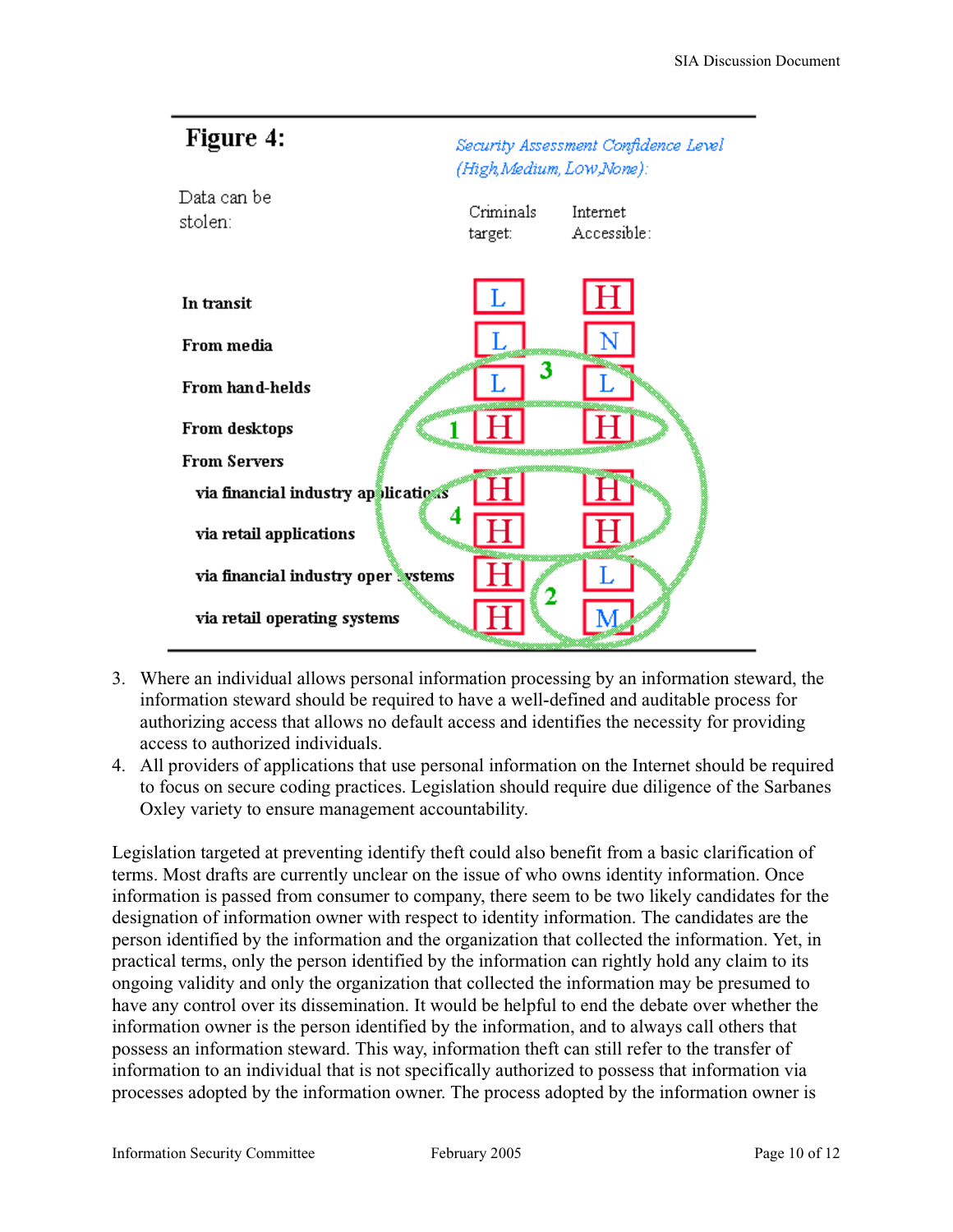that of sharing information with the information steward to facilitate some service that is readily identifiable by the owner. This is the core reasoning behind GLBA. The information steward must show that identity information is used only for the purpose under which it was shared, or must inform the information owner.

Looking at existing legislation in this light, any case of information being shared without express authorization of the owner is easily identified as information theft. GLBA is now interpreted to hold information stewards accountable if privacy is breached beyond reasonable interpretation of documented opt-out provisions. Information owners who have not opted out of information sharing processes have also not gotten full rights under GLBA if information shared with stewards is stolen, as (presumably) the case of information sharing via theft was not in the opt-out notification clause. Proposed guidelines to clarify the response program required by GLBA section 501(b) could ensure that this interpretation was made standard.

Where the theft of identity information would threaten compliance with GLBA, presumably there would be a decrease in consumer confidence in the corresponding information steward. Were the GLBA violation to weaken consumer confidence to the extent they took their transactions elsewhere, the impact could possibly impact the future outlook and thus the books and records of the firm. Were this to be the case for a public company, the company's information theft prevention program would become a critical assets and require management to attest to its effectiveness under Sarbanes Oxley. Even without the stigma of a GLBA violation as motivation, instances of theft of identity data could be legislatively ruled as materially impacting financial assets, Sarbanes Oxley section 404 concerning the effectiveness of the internal control structure could be standardly interpreted to include safeguards against theft of identity information. Private companies and not-for-profits are currently exempt from Sarbanes Oxley, but would have to be brought into the fold as well. In the financial industry, many of the systems that process consumer transaction are already covered under Sarbanes Oxley, so the formality of including data confidentiality requirements would be easily integrated into an already well-defined audit process.

Though of course not the focus of this analysis, but nevertheless worthy of mention, information communication with respect to personal information need not just refer to electronic media. Data can be spoken, written, or encoded in a variety of ways. Information security legislation concentrates on the act of transferring data via bit patterns on electronic media readable by computers. From the perspective of information security legislation, data in possession is assumed to be electronic; that is, in network transmissions, storage media such as CDs and backup tapes, hand-helds, desktops, and servers. Perhaps because it is well recognized that, in the course of doing business, data must be verbally communicated and shared among those who need it to perform business functions, current information security legislation drafts do not attempt to proscribe procedures and processes by which those who are easily able to memorize data should be prevented from verbally communicating it. Rather, legislation drafts are targeted at electronic data, proscribing procedures by which electronic data should be prevented from being electronically communicated. This leaves a wide area for information theft from stewardship processes that would not be covered by legislation which focuses purely on technology. Computer crime law is all about what you can do using electronic data. Internal control structures designed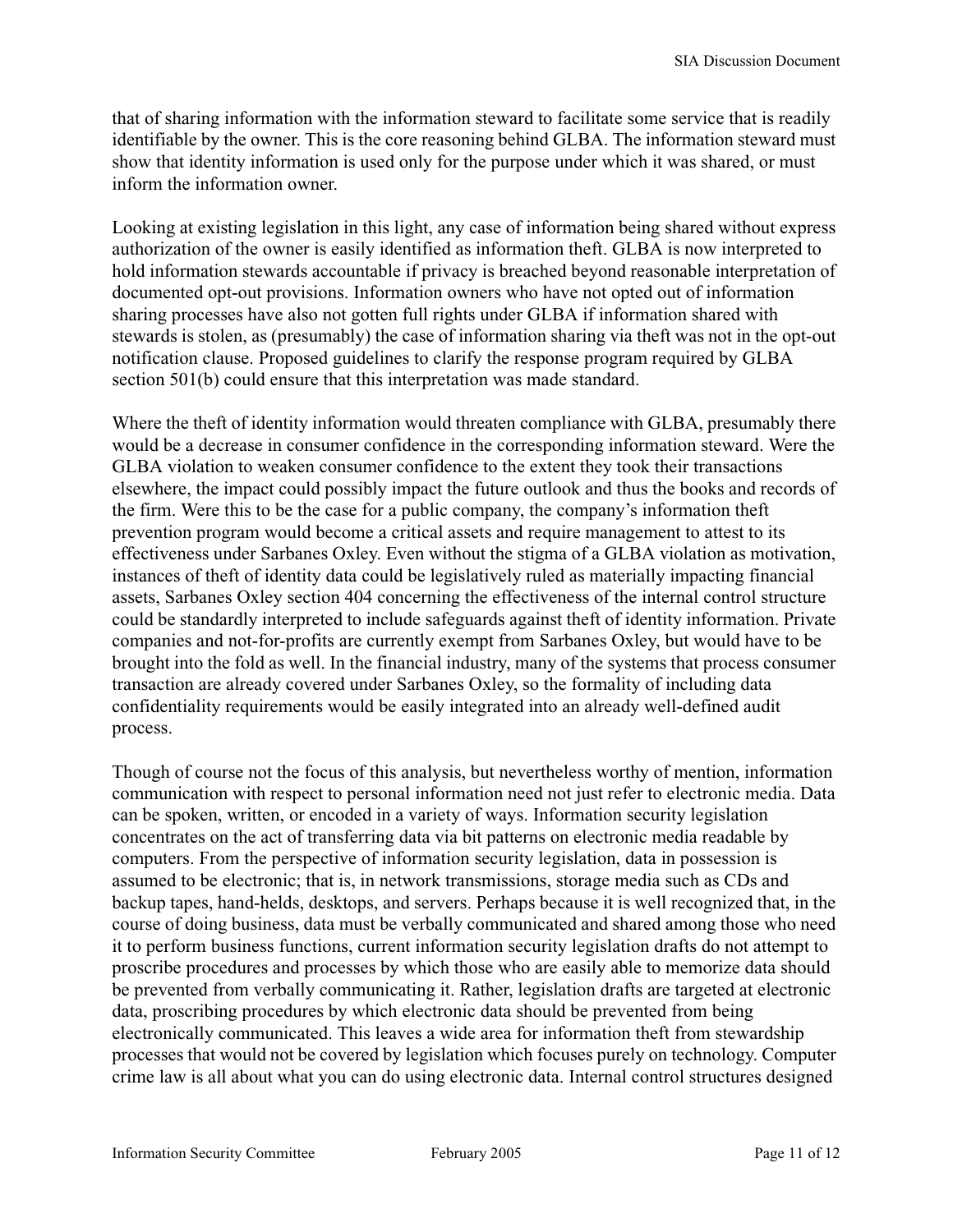to deter theft of identity data should also provide safeguards against verbal sharing of personal information and social engineering.

#### **6. Summary**

This paper is about risk/reward trade-offs and about the current practicality of proposed alternative technical information security controls. It is set against the landscape of threats to demonstrate that if currently available and practical measures were followed, the vast majority of easy targets would disappear. This conclusion does not presume that any one directly targeted individual could not fall victim to a determined identity thief with an unlimited budget. Rather, practical legislation aimed at combating identity theft should aim to make stealing identity information the game of highly-funded, highly-technical, highly-motivated cybercriminals and not a game that is within the ability of a rising population of low-budget cyber-cons. Were this type of legislation enacted, when the dust settles, relatively few identity thieves will remain active due to their insider connections or highly advanced skills. To detect and individually investigate them should become a manageable exercise.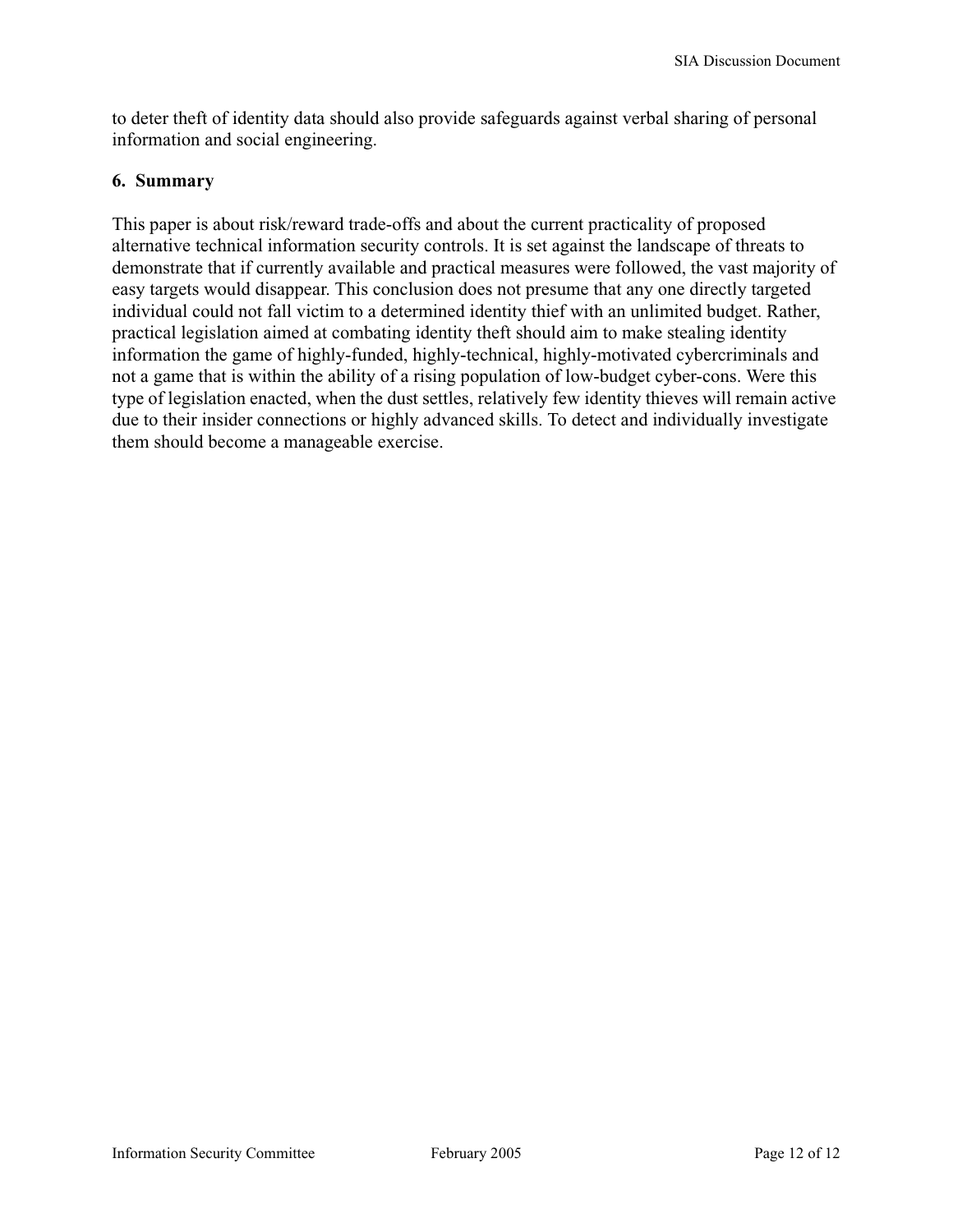## **What are we talking about?**

**Information Theft is not: something that occurs when those who are authorized instead use information for a purpose that is itself not authorized, i.e. misuse by authorized individuals** 

**Information Theft is: unauthorized access + misuse**

**This definition presupposes a clear information owner and readily identifiable, transparent processes by which information is processed in conformance with the wishes of the information owner.**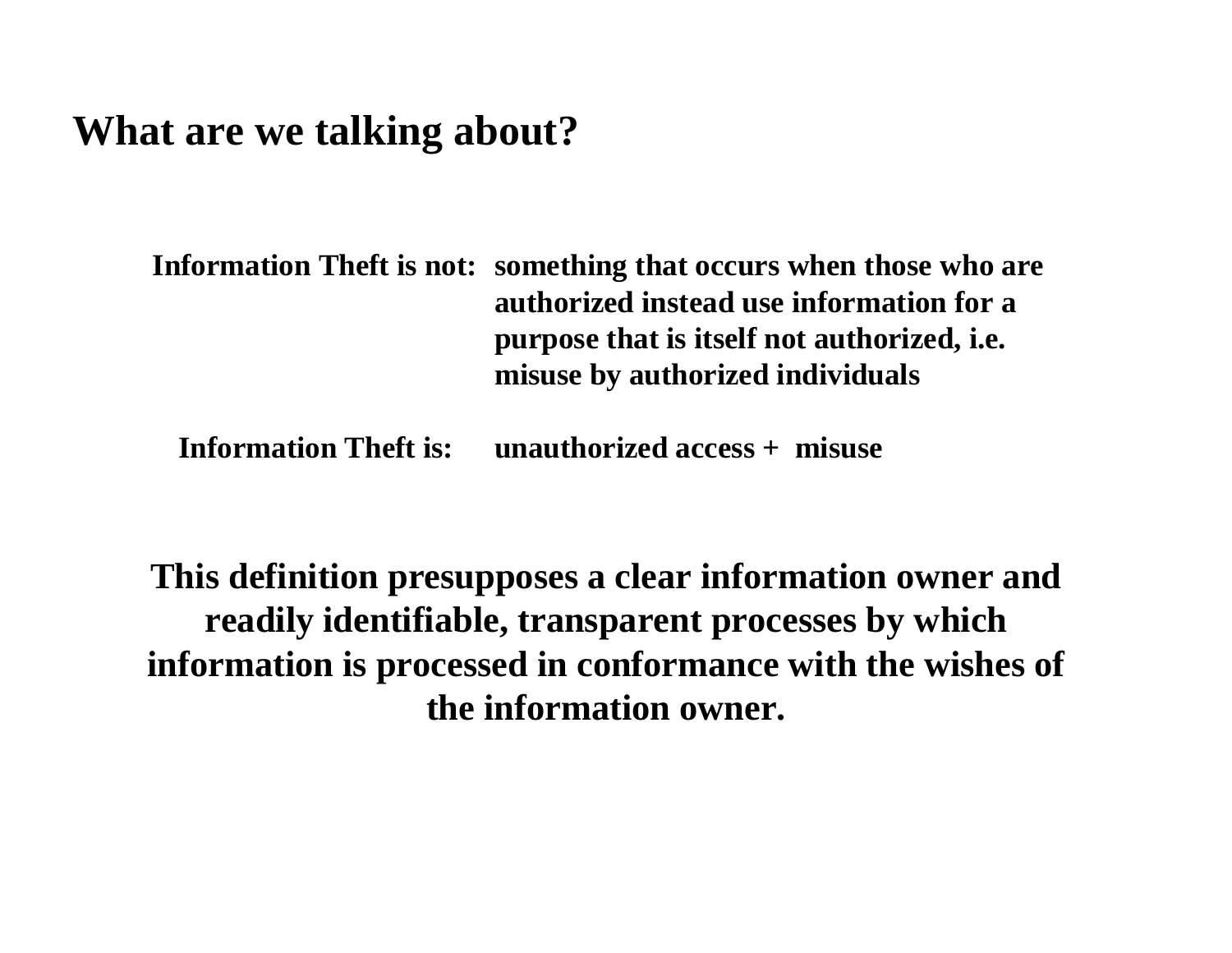### **We are talking about data.**

**Data is not: information overheard in a cafeteria** 

**Data is: information formatted electronically**

**The definition of information as data allows a fairly comprehensive enumeration of the types of places from which information may be stolen:**

> **In transitFrom media From hand-heldsFrom consumer desktops From servers**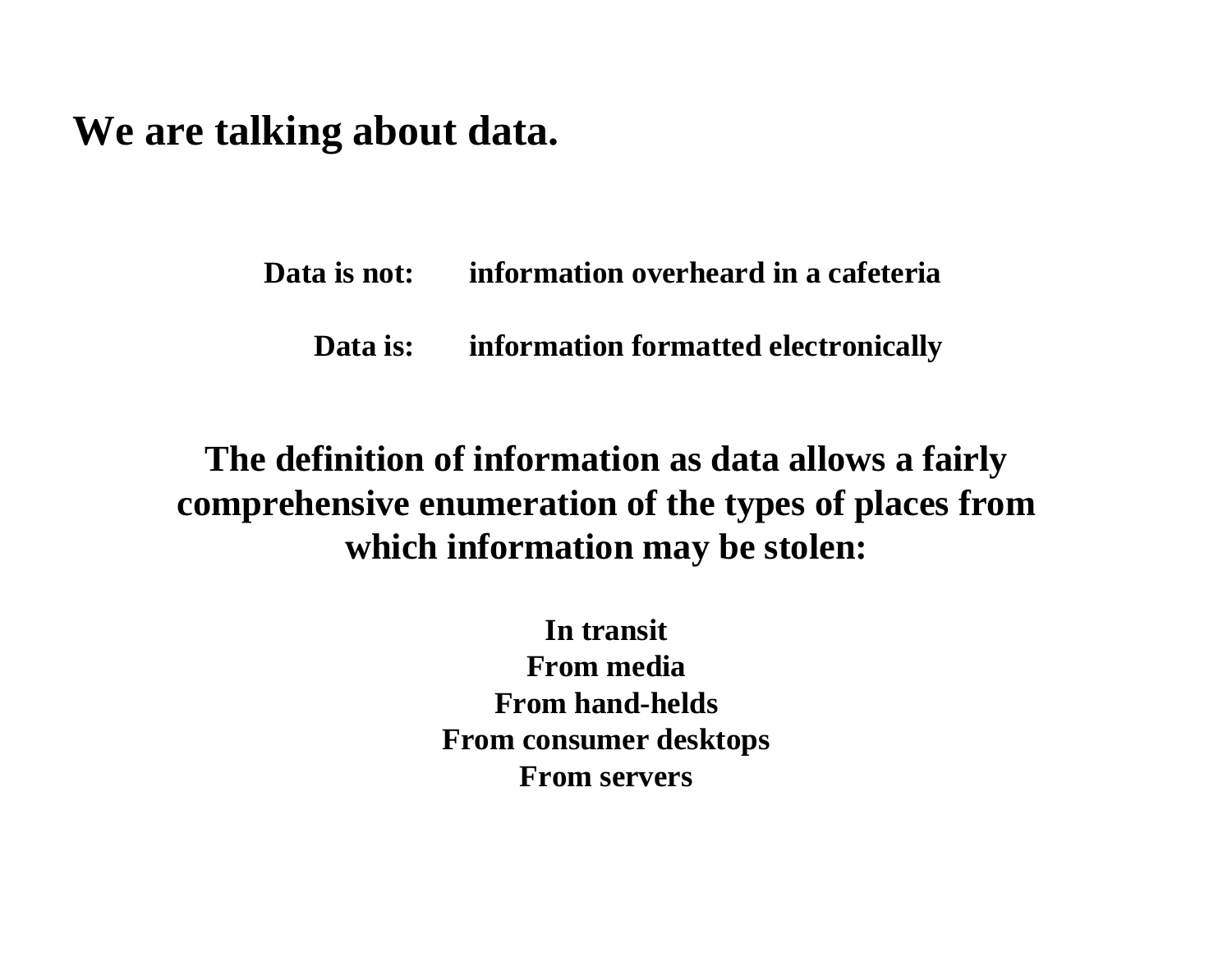## **Which becomes the "Threat landscape"**

Data can be stolen:

In transit

From media

From hand-helds

From desktops

**From Servers** 

via financial industry applications

via retail applications

via financial industry oper systems

via retail operating systems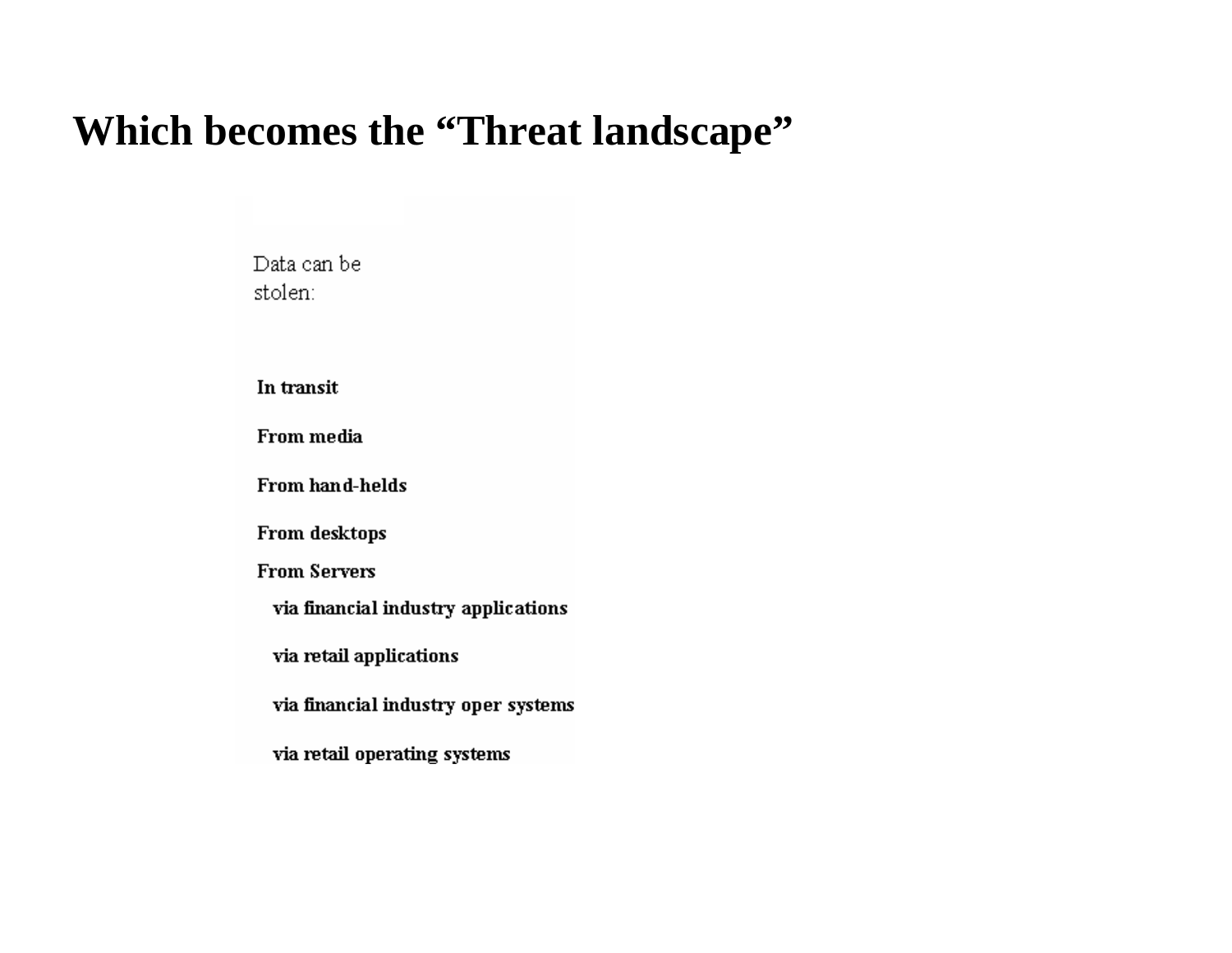## **Threat landscape**

Security Assessment Confidence Level (High Medium, Low, None):

Internet

Accessible:

Criminals

target:

Data can be stolen:

In transit

From media

From hand-helds

From desktops

**From Servers** 

via financial industry applications

via retail applications

via financial industry oper systems

via retail operating systems



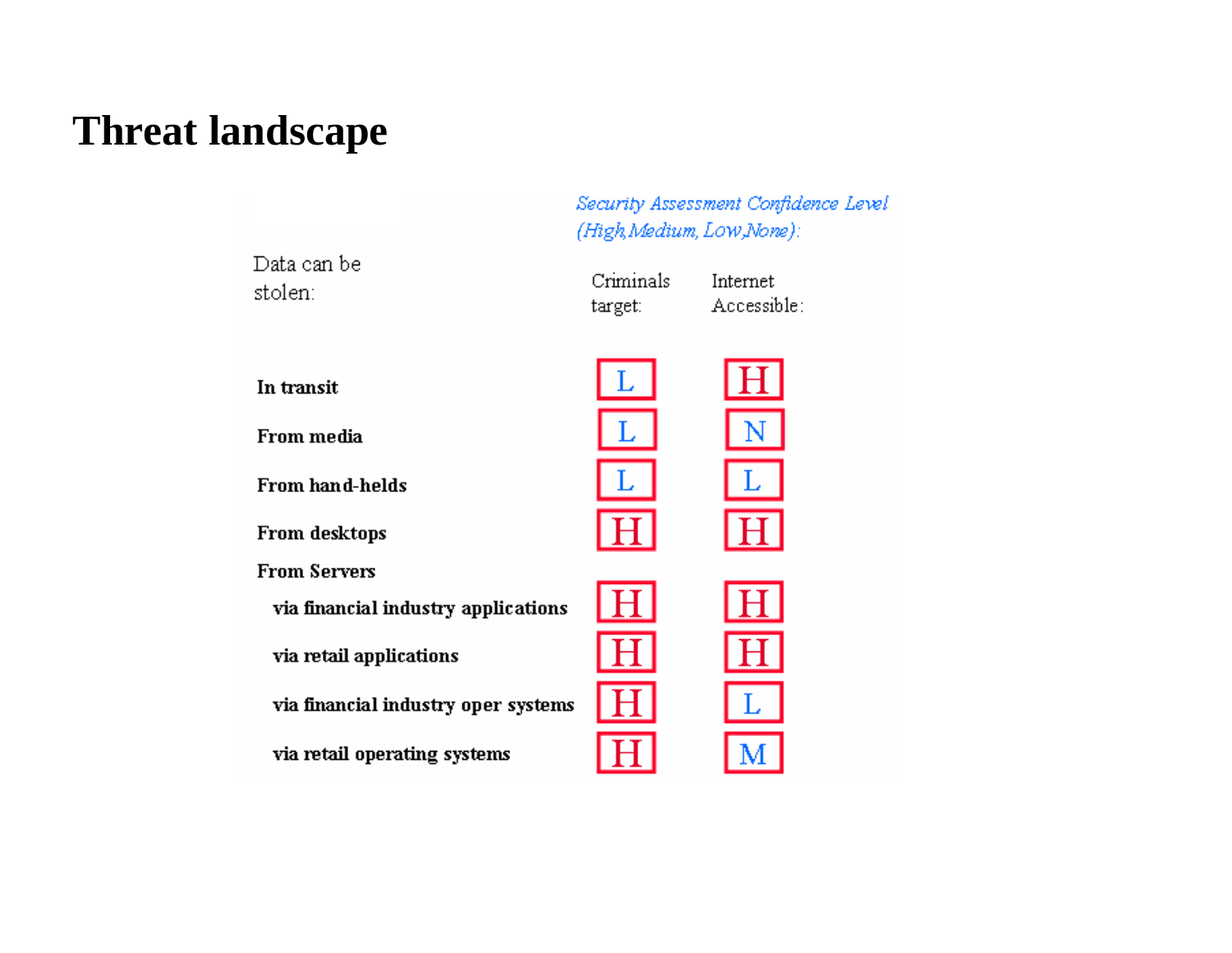# **Corresponding Technology Safeguards**

Security Assessment Confidence Level (High,Medium, Low,None):

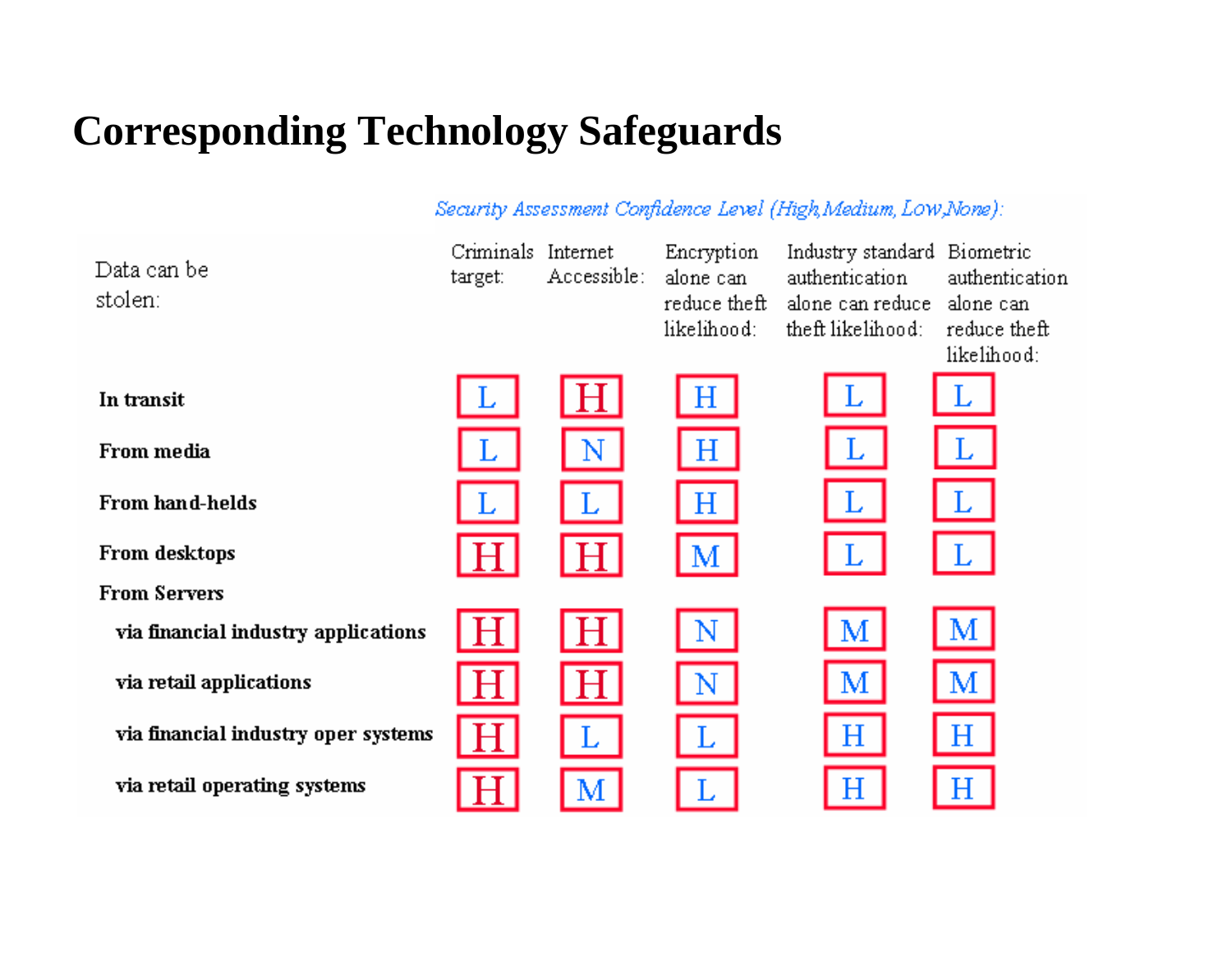## **Individual Entity Control**

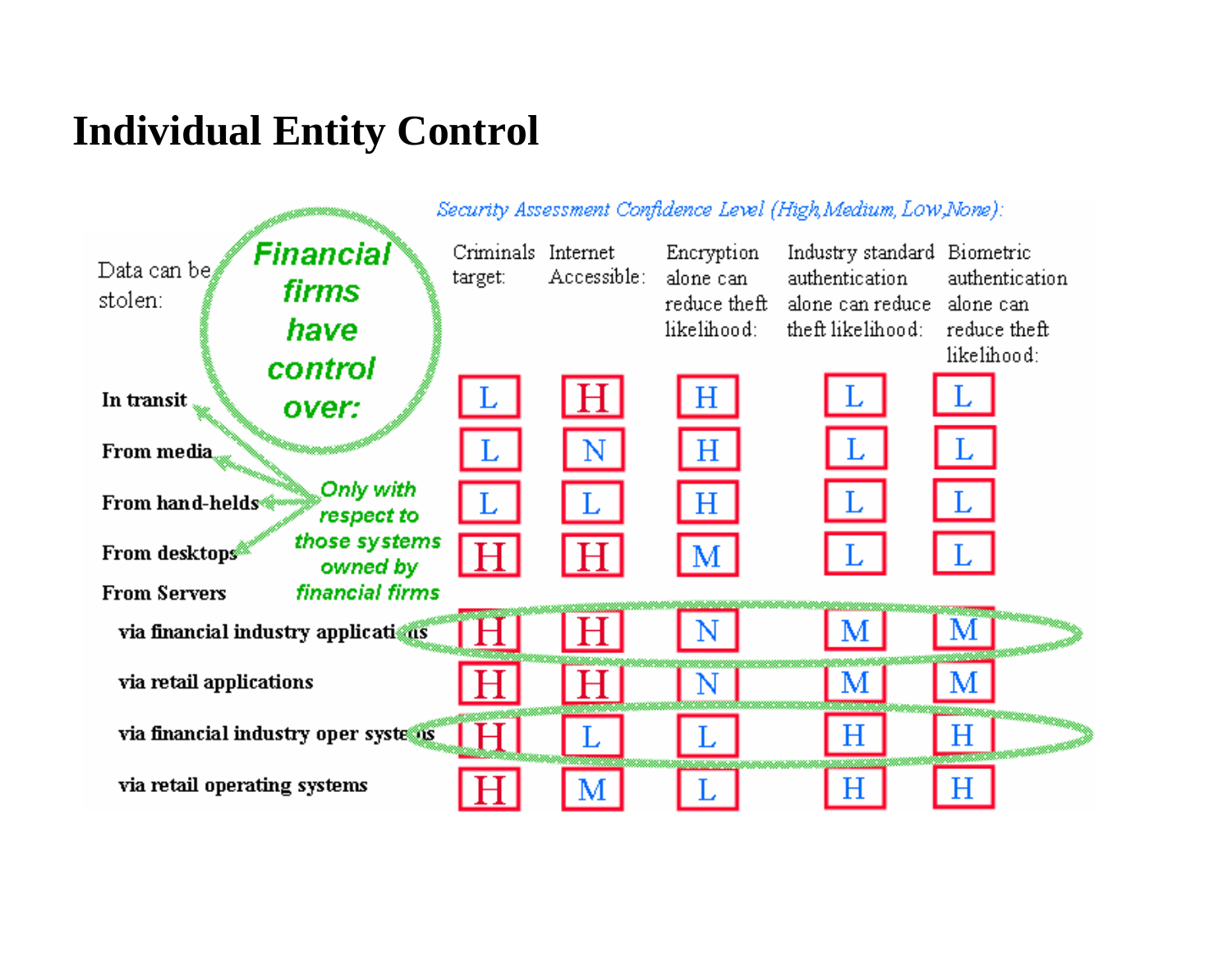## **Collective Exposure**

(High Medium, Low None): Data can be Criminals Internet stolen: Accessible: target: In transit From media 3 From hand-helds From desktops **From Servers** via financial industry applications via retail applications via financial industry oper systems via retail operating systems

Security Assessment Confidence Level

**1. Exposed Desktops**

- **2. Exposed Operating Systems**
- **3. Distributed accountability**
- **4. Specious entitlements**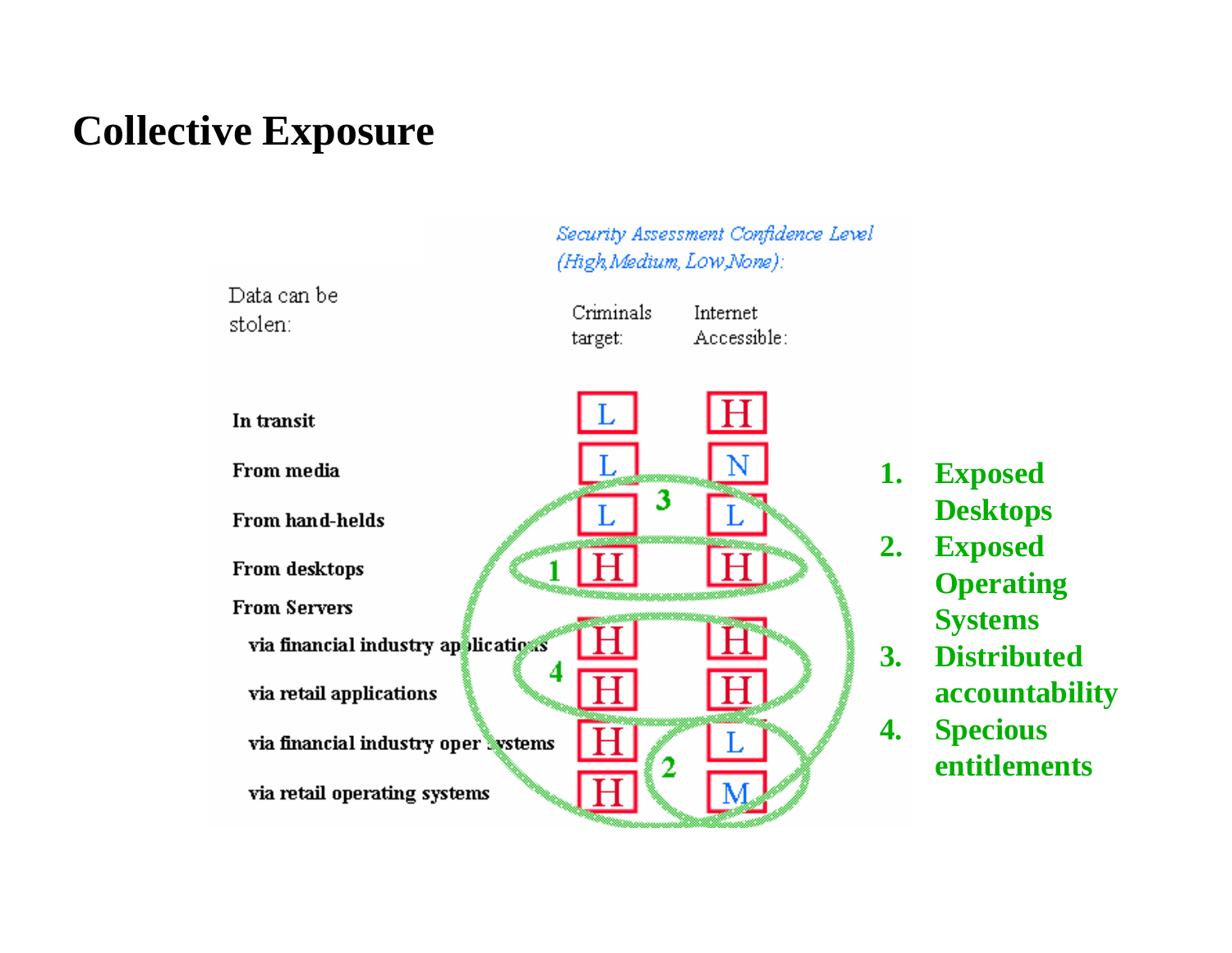Internet

Accessible:

Criminals

target:

Data can be stolen:

**In transit**

**From media** 

**From hand-helds**

**From consumer desktops**

**From Servers**

**via financial industry applications**

**via retail applications**

**via financial industry oper systems**

**via retail operating systems**



**It should be illegal to provision consumer desktops with software that can be exploited to run unauthorized programs.**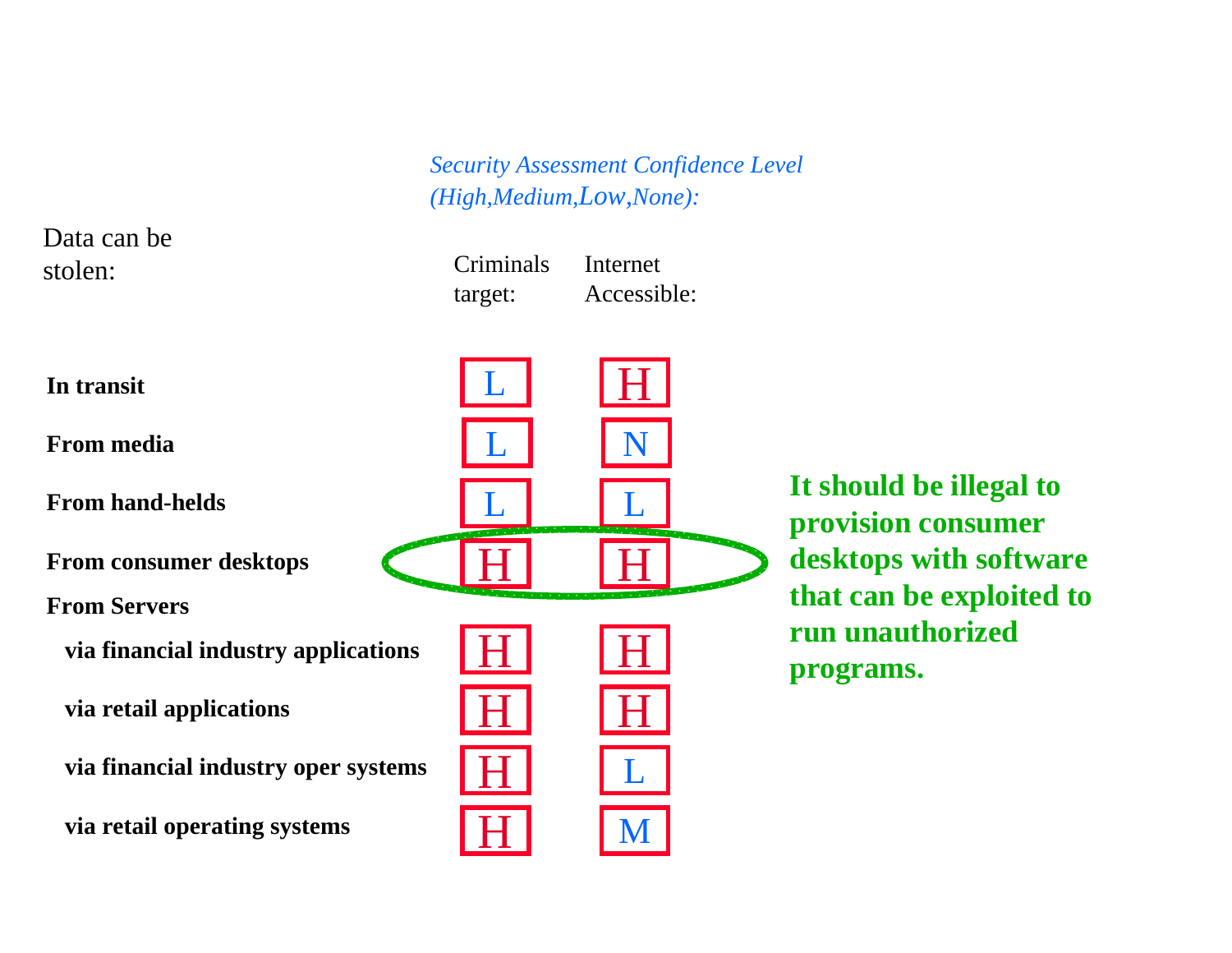Criminals target: Internet Accessible:



Data can be

stolen:

**From media** 

**From hand-helds**

**From consumer desktops**

**From Servers**

**via financial industry applications**

**via retail applications**

**via financial industry oper systems**

**via retail operating systems**



**Operating systems that serve personal data should never be Internet-accessible or publicly accessible (as may be in a non-Internet case making use of dial-up lines). Personal data should only be publicly accessible via applications that identify, authenticate, and specifically authorize end users via entitlements.**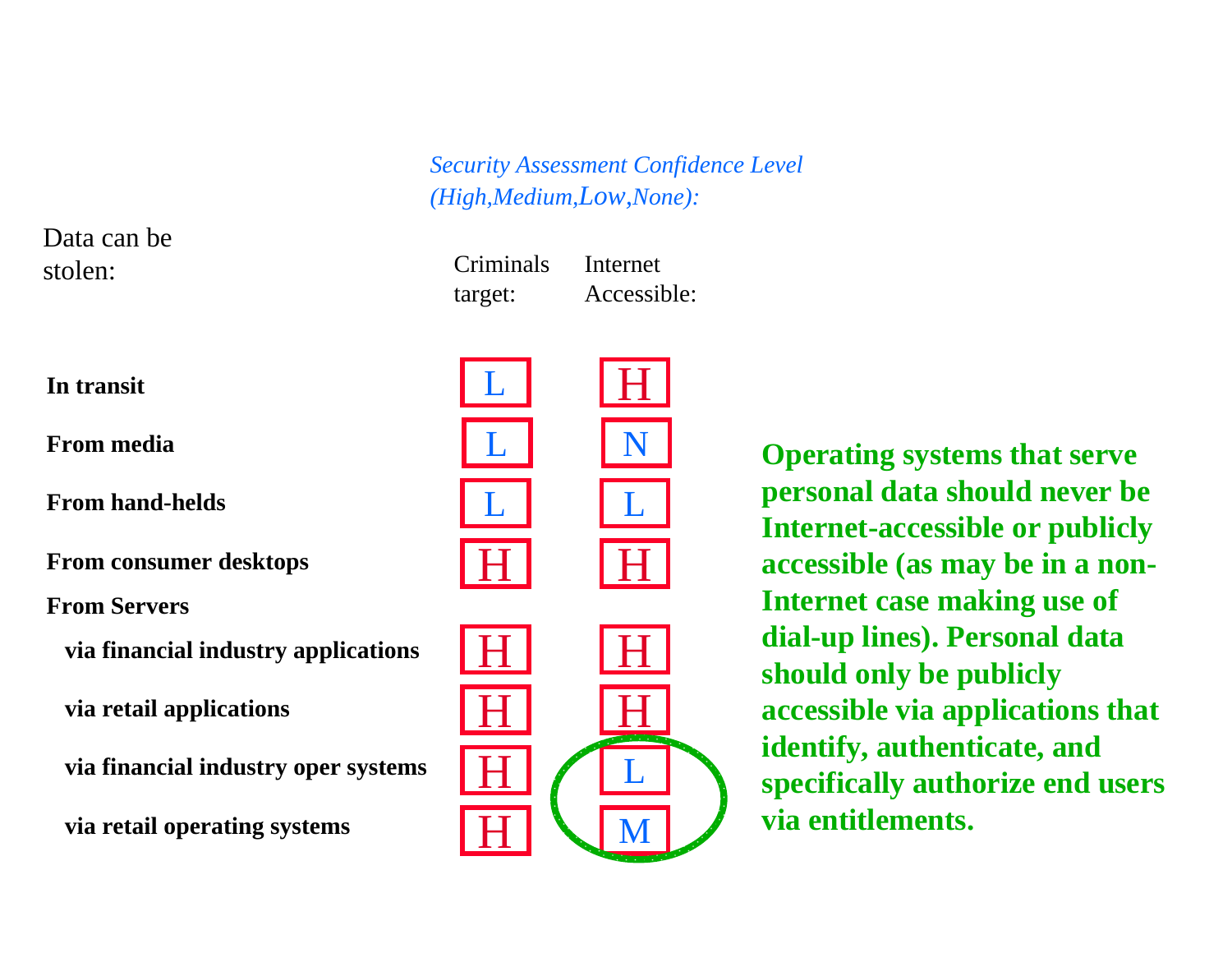H

L

H

M

H

L

H

Data can be stolen:

**In transit**

**From media** 

**From hand-helds**

**From consumer desktops**

**From Servers**

**via financial industry applications**

**via retail applications**

**via financial industry oper systems**

**via retail operating systems**

 Criminals target: Internet Accessible:

LI IN

L

L

L

H

 $\bf H$ 

H

H

H

**Where an individual allows personal information processing by an information steward, the information steward could be required to have a welldefined and auditable process for authorizing access that allows no default access and identifies the necessity for providing access to authorized individuals.**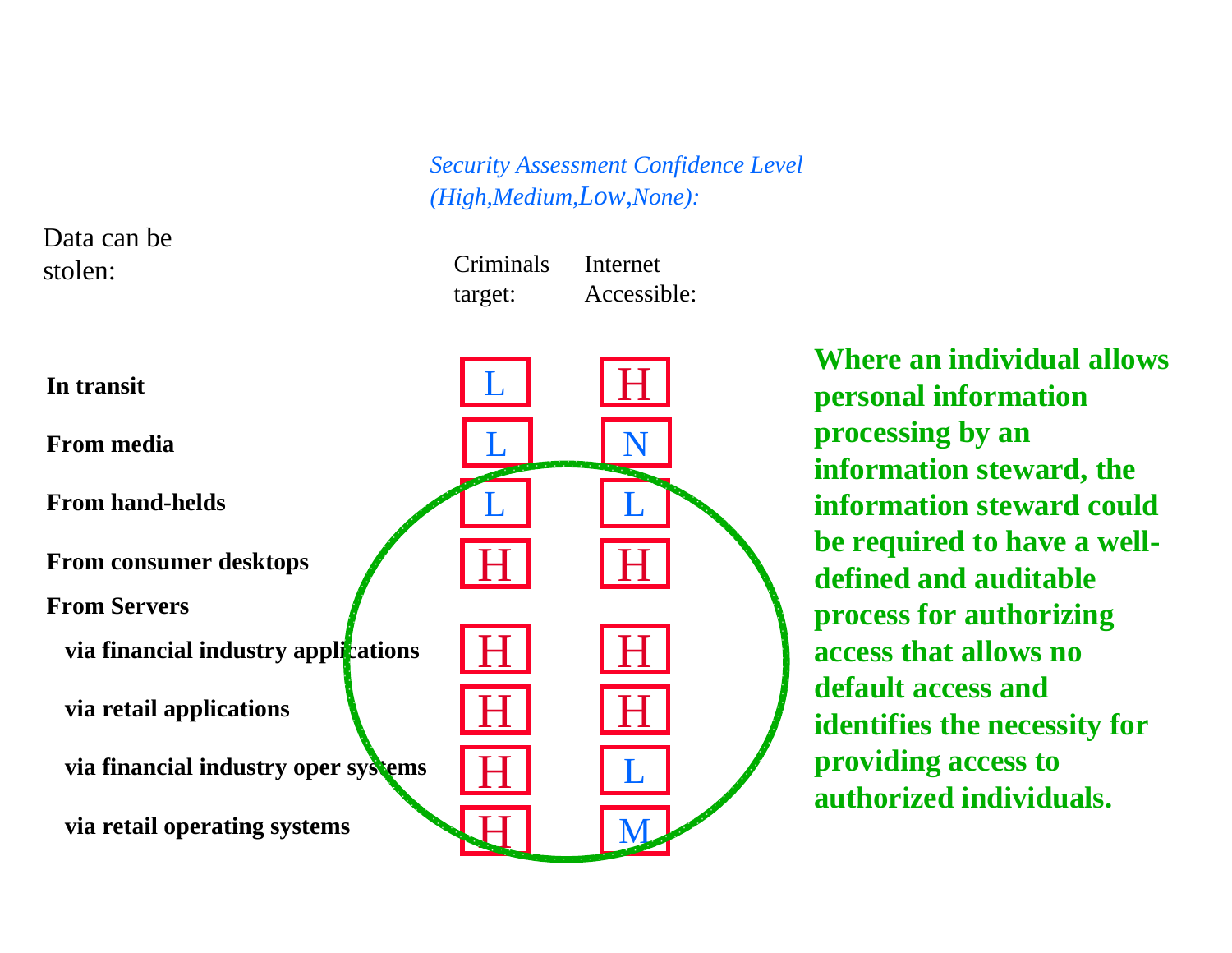Criminals target: Internet Accessible:



Data can be

stolen:

**All providers of applications that use personal information on the Internet should be required to focus on secure coding practices. Legislation could require due diligence of the Sarbanes Oxley variety to ensure management accountability.**